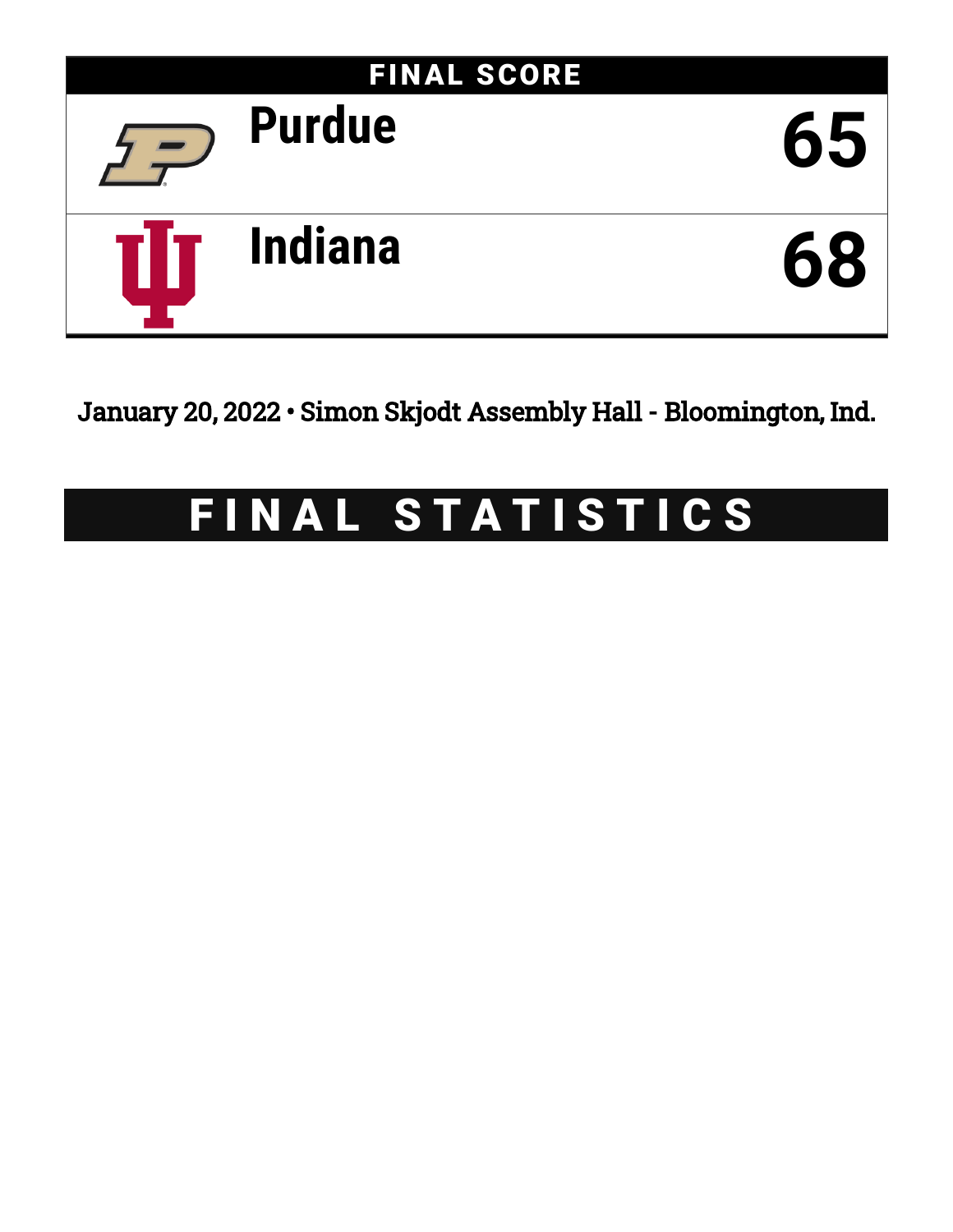# **Official Box Score Purdue vs Indiana Game Totals -- Final Statistics January 20, 2022 at Simon Skjodt Assembly Hall - Bloomington, Ind.**



# **Purdue 65**

| No. | Player                   | S  | <b>Pts</b> | FG.       | 3FG      | FТ       | OR | DR | TR             | РF            | A        | TO | Blk          | Stl          | Min | $+/-$          |
|-----|--------------------------|----|------------|-----------|----------|----------|----|----|----------------|---------------|----------|----|--------------|--------------|-----|----------------|
| 00  | GILLIS, MASON            | F  | 13         | $5-6$     | $3 - 4$  | $0 - 1$  | 3  | 4  | 7              | 2             | 2        | 2  | 0            | 0            | 29  | 2              |
| 11  | THOMPSON, ISAIAH         | G  | 8          | $3 - 7$   | $2 - 5$  | $0 - 0$  | 0  | 2  | $\overline{2}$ | 2             | 2        | 0  |              | 0            | 26  | 9              |
| 15  | EDEY, ZACH               | С  | 12         | $5-6$     | $0 - 0$  | $2 - 7$  |    | 8  | 9              | 1             | 3        |    |              | 0            | 25  | 3              |
| 23  | <b>IVEY, JADEN</b>       | G  | 21         | 7-16      | $2-6$    | $5 - 7$  | 0  | 2  | 2              | 3             |          | 2  | $\Omega$     | 0            | 32  | $\overline{7}$ |
| 55  | STEFANOVIC, SASHA        | G  |            | $3 - 10$  | $1 - 7$  | $0 - 0$  | 0  | 3  | 3              | 2             | 0        | 0  | $\mathbf 0$  | $\mathbf{0}$ | 34  | 0              |
| 02  | HUNTER JR., ERIC         | G  | $\Omega$   | $0 - 2$   | $0 - 0$  | $0 - 0$  | 0  | 1  |                | 1             | $\Omega$ | 1  | $\Omega$     | $\Omega$     | 16  | $-11$          |
| 03  | <b>FURST, CALEB</b>      | F  | 2          | $1 - 2$   | $0 - 0$  | $0 - 0$  |    | 2  | 3              |               |          | 0  | $\Omega$     | 0            | 11  | $-2$           |
| 05  | NEWMAN, BRANDON          | G  | $\Omega$   | $0 - 0$   | $0 - 0$  | $0 - 0$  | 0  | 1  |                | 3             | 0        |    | $\mathbf{0}$ | $\mathbf{0}$ | 5   | -9             |
| 25  | <b>MORTON, ETHAN</b>     | G  | 0          | $0 - 1$   | 0-1      | $0 - 0$  | 0  | 0  | 0              |               |          |    | 0            | $\Omega$     | 7   | -5             |
| 50  | <b>WILLIAMS, TREVION</b> | F. | 2          | $1 - 4$   | $0 - 0$  | $0 - 2$  | 0  | 6  | 6              | $\mathcal{P}$ | 2        | 4  | $\Omega$     | $\mathbf{0}$ | 15  | -9             |
|     | <b>TEAM</b>              |    |            |           |          |          | 3  | 2  | 5              | $\Omega$      |          | 0  |              |              |     |                |
|     | <b>TOTALS</b>            |    | 65.        | $25 - 54$ | $8 - 23$ | $7 - 17$ | 8  | 31 | 39             | 18            | $12 \,$  | 12 | 2            | 0            | 200 |                |

| <b>Shooting By Period</b><br>Period | FG        | FG%   | 3FG      | 3FG%   | FT       | FT%   | Deadball Rebounds: 4,0<br>Last FG: 2nd-01:08              |
|-------------------------------------|-----------|-------|----------|--------|----------|-------|-----------------------------------------------------------|
| 1st Half                            | $12 - 27$ | 44%   | $3 - 10$ | $30\%$ | $1-5$    | 20%   | Biggest Run: 8-0                                          |
| 2nd Half                            | $13 - 27$ | 48%   | $5-13$   | 38%    | $6-12$   | 50%   | Largest lead: By 8 at 1st-13:35<br>Technical Fouls: None. |
| Game                                | 25-54     | 46.3% | $8 - 23$ | 34.8%  | $7 - 17$ | 41.2% |                                                           |

# **Indiana 68**

| No. | Player                  | S  | Pts      | FG.      | 3FG      | FT.       | OR | DR       | TR             | PF            | A        | TO | Blk            | Stl      | Min | $+/-$ |
|-----|-------------------------|----|----------|----------|----------|-----------|----|----------|----------------|---------------|----------|----|----------------|----------|-----|-------|
| 00  | JOHNSON, XAVIER         | G  | 18       | $7 - 17$ | 2-4      | $2 - 2$   |    | 3        | 4              | 0             | 2        | 0  | 0              |          | 32  | -8    |
| 12  | <b>KOPP, MILLER</b>     | F  | 0        | $0 - 2$  | 0-1      | $0 - 0$   | 0  | 2        | $\overline{2}$ |               | 0        | 0  | $\overline{0}$ | 0        | 16  | $-12$ |
| 23  | JACKSON-DAVIS, TRAYCE   | F  | 4        | $1 - 1$  | $0 - 0$  | $2 - 4$   | 0  |          |                | 4             | 0        | 2  | 0              | 0        | 11  | -6    |
| 25  | THOMPSON, RACE          | F  | 9        | $4 - 10$ | $0 - 3$  | $1 - 2$   | 1. | 8        | 9              | $\mathcal{P}$ | $\Omega$ | 0  | $\mathbf{0}$   | $\Omega$ | 32  | -3    |
| 45  | <b>STEWART, PARKER</b>  | G  | 2        | $0 - 3$  | $0 - 2$  | $2 - 2$   | 0  |          | 1              | 2             | 1        | 0  | 0              |          | 15  | $-12$ |
| 01  | PHINISEE, ROB           | G  | 20       | $8 - 13$ | $4 - 7$  | $0 - 1$   |    | 3        | 4              | $\mathcal{P}$ | $\Omega$ | 0  |                | 4        | 26  | 15    |
| 02  | <b>DURR, MICHAEL</b>    | C  | 4        | $1 - 2$  | $0 - 0$  | $2 - 4$   | 0  | $\Omega$ | $\Omega$       | 3             | 0        | 0  | $\mathcal{P}$  | 2        | 24  | $-2$  |
| 22  | <b>GERONIMO, JORDAN</b> | F. | 3        | $1 - 2$  | $0 - 1$  | $1 - 3$   | 0  |          |                | 0             | 0        | 0  |                | 0        | 13  | 17    |
| 32  | <b>GALLOWAY, TREY</b>   | G  | 8        | $2 - 4$  | $0 - 1$  | 4-6       | 0  | 4        | 4              | 2             | 2        | 0  | 0              |          | 24  | 15    |
| 53  | <b>BATES, TAMAR</b>     | G  | $\Omega$ | $0 - 2$  | $0 - 1$  | $0 - 0$   | 0  | 0        | 0              | 0             |          | 0  | $\Omega$       | $\Omega$ |     | 11    |
|     | <b>TEAM</b>             |    |          |          |          |           | 1  | 3        | 4              | $\Omega$      |          | ◀  |                |          |     |       |
|     | <b>TOTALS</b>           |    | 68       | 24-56    | $6 - 20$ | $14 - 24$ | 4  | 26       | 30             | 16            | 6        | 3  | 4              | 9        | 200 |       |

| <b>Shooting By Period</b> |       |       |          |       |           |       |
|---------------------------|-------|-------|----------|-------|-----------|-------|
| Period                    | FG    | FG%   | 3FG      | 3FG%  | FТ        | FT%   |
| 1st Half                  | 13-29 | 45%   | $3 - 10$ | 30%   | 8-16      | 50%   |
| 2nd Half                  | 11-27 | 41%   | $3 - 10$ | 30%   | 6-8       | 75%   |
| Game                      | 24-56 | 42.9% | $6 - 20$ | 30.0% | $14 - 24$ | 58.3% |

*Deadball Rebounds:* 7,1 *Last FG:* 2nd-00:17 *Biggest Run:* 14-0 *Largest lead:* By 11 at 1st-01:19 *Technical Fouls:* #25 THOMPSON (Class A) @ 2nd - 13:56;

| Game Notes:                                                              | <b>Score</b>                             | 1st | 2 <sub>nd</sub> | тот               | <b>Points</b> | <b>PUR</b>     | <b>IND</b>     |
|--------------------------------------------------------------------------|------------------------------------------|-----|-----------------|-------------------|---------------|----------------|----------------|
| Officials: Paul Szelc, Keith Kimble, Courtney Green<br>Attendance: 17222 | <b>PUR</b>                               | 28  | 37              | 65                | In the Paint  | 28             | 30             |
|                                                                          | <b>IND</b>                               | 37  | 31              | 68                | Off Turns     |                | 15             |
| Start Time: 07:15 PM ET                                                  |                                          |     |                 |                   | 2nd Chance    | 10             |                |
| End Time: 09:27 PM ET<br>Game Duration: 2:12                             | PUR led for 14:05. IND led for 22:08.    |     |                 | <b>Fast Break</b> |               | 19             |                |
| Conference Game:                                                         | Game was tied for 3:48.<br>Times tied: 2 |     | Lead Changes: 3 |                   | Bench         |                | 35             |
|                                                                          |                                          |     |                 |                   | Per Poss      | 0.985<br>29/66 | 1.063<br>32/64 |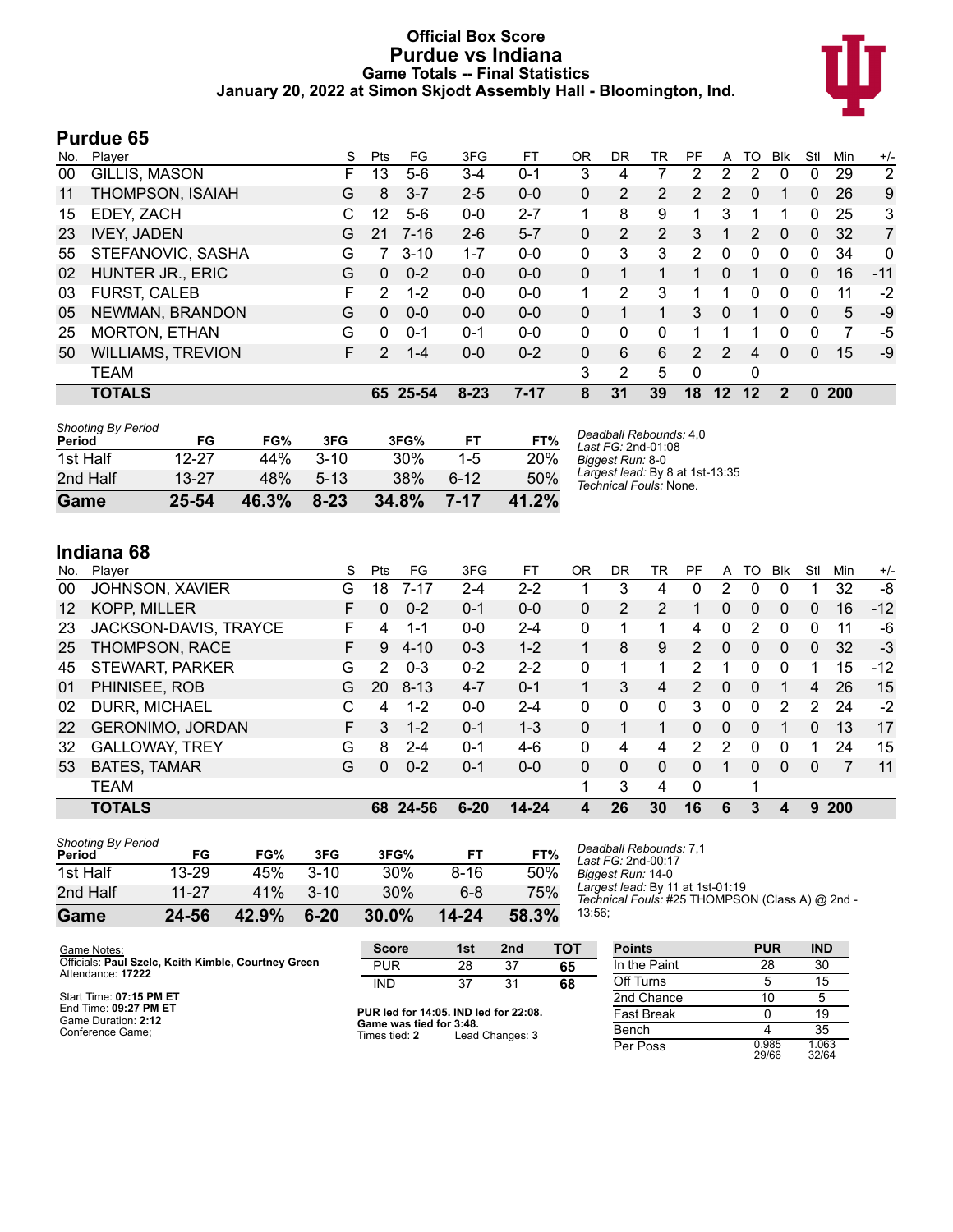# **Official Box Score Purdue vs Indiana First Half Statistics Only January 20, 2022 at Simon Skjodt Assembly Hall - Bloomington, Ind.**



# **Purdue 28**

| No. | Plaver                   | S  | <b>Pts</b>    | FG       | 3FG      | <b>FT</b> | <b>OR</b> | DR | TR | <b>PF</b>     | A | TO | <b>Blk</b>   | Stl          | Min | $+/-$ |
|-----|--------------------------|----|---------------|----------|----------|-----------|-----------|----|----|---------------|---|----|--------------|--------------|-----|-------|
| 00  | GILLIS, MASON            | F  | 5             | $2 - 3$  | $1 - 2$  | $0 - 1$   | 3         | 2  | 5  | 0             | 2 |    | 0            | 0            | 13  | -8    |
| 11  | THOMPSON, ISAIAH         | G  | 5             | $2 - 5$  | $1 - 3$  | $0 - 0$   | 0         | 1  |    |               |   | 0  | $\mathbf{0}$ | 0            | 12  | -1    |
| 15  | EDEY, ZACH               | С  | 9             | $4 - 5$  | $0 - 0$  | $1 - 4$   | 1         | 4  | 5  |               |   |    |              | 0            | 12  | $-2$  |
| 23  | <b>IVEY, JADEN</b>       | G  | $\mathcal{P}$ | $1 - 4$  | $0 - 1$  | $0 - 0$   | 0         | 1  |    | $\mathcal{P}$ | 0 |    | $\Omega$     | $\mathbf{0}$ | 12  | 1     |
| 55  | STEFANOVIC, SASHA        | G  | 5             | $2-6$    | $1 - 4$  | $0 - 0$   | 0         | 0  | 0  | 1.            | 0 | 0  | $\mathbf 0$  | 0            | 16  | -5    |
| 02  | <b>HUNTER JR., ERIC</b>  | G  | $\Omega$      | $0 - 1$  | $0 - 0$  | $0 - 0$   | 0         | 1  |    |               | 0 |    | $\Omega$     | 0            | 11  | $-7$  |
| 03  | <b>FURST, CALEB</b>      | F  | 0             | $0 - 1$  | $0 - 0$  | $0 - 0$   | 0         | 1  |    |               |   | 0  | $\mathbf 0$  | 0            | 7   | -1    |
| 05  | NEWMAN, BRANDON          | G  | $\Omega$      | $0 - 0$  | $0 - 0$  | $0 - 0$   | 0         | 1  |    | 3             | 0 |    | 0            | $\mathbf{0}$ | 5   | $-9$  |
| 25  | <b>MORTON, ETHAN</b>     | G  | 0             | $0 - 0$  | $0 - 0$  | $0-0$     | 0         | 0  | 0  | 1             | 0 |    | $\Omega$     | $\Omega$     | 5   | -6    |
| 50  | <b>WILLIAMS, TREVION</b> | F. | $\mathcal{P}$ | $1 - 2$  | $0 - 0$  | $0 - 0$   | 0         | 4  | 4  | $\Omega$      |   | 4  | $\Omega$     | $\Omega$     | 8   | $-7$  |
|     | <b>TEAM</b>              |    |               |          |          |           |           | 1  | 2  | $\Omega$      |   | 0  |              |              |     |       |
|     | <b>TOTALS</b>            |    |               | 28 12-27 | $3 - 10$ | $1 - 5$   | 5         | 16 | 21 | 11            | 6 | 10 |              | 0            | 100 |       |
|     |                          |    |               |          |          |           |           |    |    |               |   |    |              |              |     |       |

| <b>Shooting By Period</b><br>Period | FG        | FG%   | 3FG      | 3FG%  | FT      | FT%        | Deadball Rebounds: 4,0<br>Last FG Half: PUR 2nd-01:08 |
|-------------------------------------|-----------|-------|----------|-------|---------|------------|-------------------------------------------------------|
| 1st Half                            | $12 - 27$ | 44%   | $3 - 10$ | 30%   | $1 - 5$ | <b>20%</b> |                                                       |
| Game                                | 25-54     | 46.3% | $8-23$   | 34.8% | 7-17    | 41.2%      |                                                       |

# **Indiana 37**

| No. | Plaver                  | S  | <b>Pts</b>    | FG        | 3FG      | <b>FT</b> | <b>OR</b>   | <b>DR</b> | TR       | PF | A              | TO | <b>B</b> lk    | Stl      | Min | $+/-$ |
|-----|-------------------------|----|---------------|-----------|----------|-----------|-------------|-----------|----------|----|----------------|----|----------------|----------|-----|-------|
| 00  | <b>JOHNSON, XAVIER</b>  | G  | 8             | $3 - 8$   | $0 - 1$  | $2 - 2$   |             |           | 2        |    |                | 0  | 0              |          | 12  | $-2$  |
| 12  | KOPP, MILLER            | F. | 0             | $0 - 1$   | $0 - 0$  | $0 - 0$   | 0           |           |          | 0  | 0              | 0  | $\overline{0}$ | 0        |     | -8    |
| 23  | JACKSON-DAVIS, TRAYCE   | F  | $\mathcal{P}$ | 1-1       | $0 - 0$  | $0-0$     | 0           | 0         | 0        | 2  | 0              |    | 0              | O        | 6   | -4    |
| 25  | THOMPSON, RACE          | F. | 3             | $1 - 3$   | $0 - 1$  | $1 - 2$   | $\mathbf 1$ | 5         | 6        |    | $\Omega$       | 0  | $\mathbf{0}$   | $\Omega$ | 14  | 2     |
| 45  | STEWART, PARKER         | G  | 0             | $0 - 1$   | $0 - 1$  | $0 - 0$   | $\Omega$    | 0         | 0        |    | 0              | 0  | 0              | 0        | 8   | -8    |
| 01  | PHINISEE, ROB           | G  | 17            | $7 - 10$  | $3 - 5$  | $0 - 1$   | 1           | 2         | 3        |    | $\Omega$       | 0  |                | 4        | 13  | 17    |
| 02  | DURR, MICHAEL           | C  | 0             | $0 - 1$   | $0 - 0$  | $0 - 2$   | 0           | 0         | $\Omega$ |    | 0              | 0  |                |          | 10  | 2     |
| 22  | <b>GERONIMO, JORDAN</b> | F. | 3             | $1 - 2$   | $0 - 1$  | $1 - 3$   | 0           |           |          | 0  | 0              | 0  |                | 0        | 11  | 18    |
| 32  | <b>GALLOWAY, TREY</b>   | G  | 4             | $0 - 0$   | $0 - 0$  | $4-6$     | 0           | 3         | 3        |    | 0              | 0  | 0              |          | 13  | 17    |
| 53  | <b>BATES, TAMAR</b>     | G  | 0             | $0 - 2$   | $0 - 1$  | $0 - 0$   | 0           | 0         | 0        | 0  | 1              | 0  | $\Omega$       | 0        |     | 11    |
|     | TEAM                    |    |               |           |          |           | $\Omega$    | 0         | 0        | 0  |                | 0  |                |          |     |       |
|     | <b>TOTALS</b>           |    | 37            | $13 - 29$ | $3 - 10$ | $8 - 16$  | 3           | 13        | 16       | 7  | $\overline{2}$ | 1  | 3              |          | 100 |       |

| <b>Shooting By Period</b><br>Period | FG        | FG%   | 3FG      | 3FG%  | FТ        | FT%   |
|-------------------------------------|-----------|-------|----------|-------|-----------|-------|
| 1st Half                            | 13-29     | 45%   | $3 - 10$ | 30%   | 8-16      | 50%   |
| Game                                | $24 - 56$ | 42.9% | $6-20$   | 30.0% | $14 - 24$ | 58.3% |

*Deadball Rebounds:* 7,1 *Last FG Half:* IND 2nd-00:17

| Game Notes:                                                              | <b>Score</b> | 1st | 2 <sub>nd</sub> | TOT | <b>Points (This Period)</b> | <b>PUR</b>     | <b>IND</b>     |
|--------------------------------------------------------------------------|--------------|-----|-----------------|-----|-----------------------------|----------------|----------------|
| Officials: Paul Szelc, Keith Kimble, Courtney Green<br>Attendance: 17222 | <b>PUR</b>   | 28  | 37              | 65  | In the Paint                |                | 18             |
|                                                                          | <b>IND</b>   | 37  | 31              | 68  | Off Turns                   |                |                |
| Start Time: 07:15 PM ET                                                  |              |     |                 |     | 2nd Chance                  |                |                |
| End Time: 09:27 PM ET<br>Game Duration: 2:12                             |              |     |                 |     | <b>Fast Break</b>           |                |                |
| Conference Game:                                                         |              |     |                 |     | Bench                       |                | 24             |
|                                                                          |              |     |                 |     | Per Poss                    | 0.824<br>13/34 | 1.121<br>17/33 |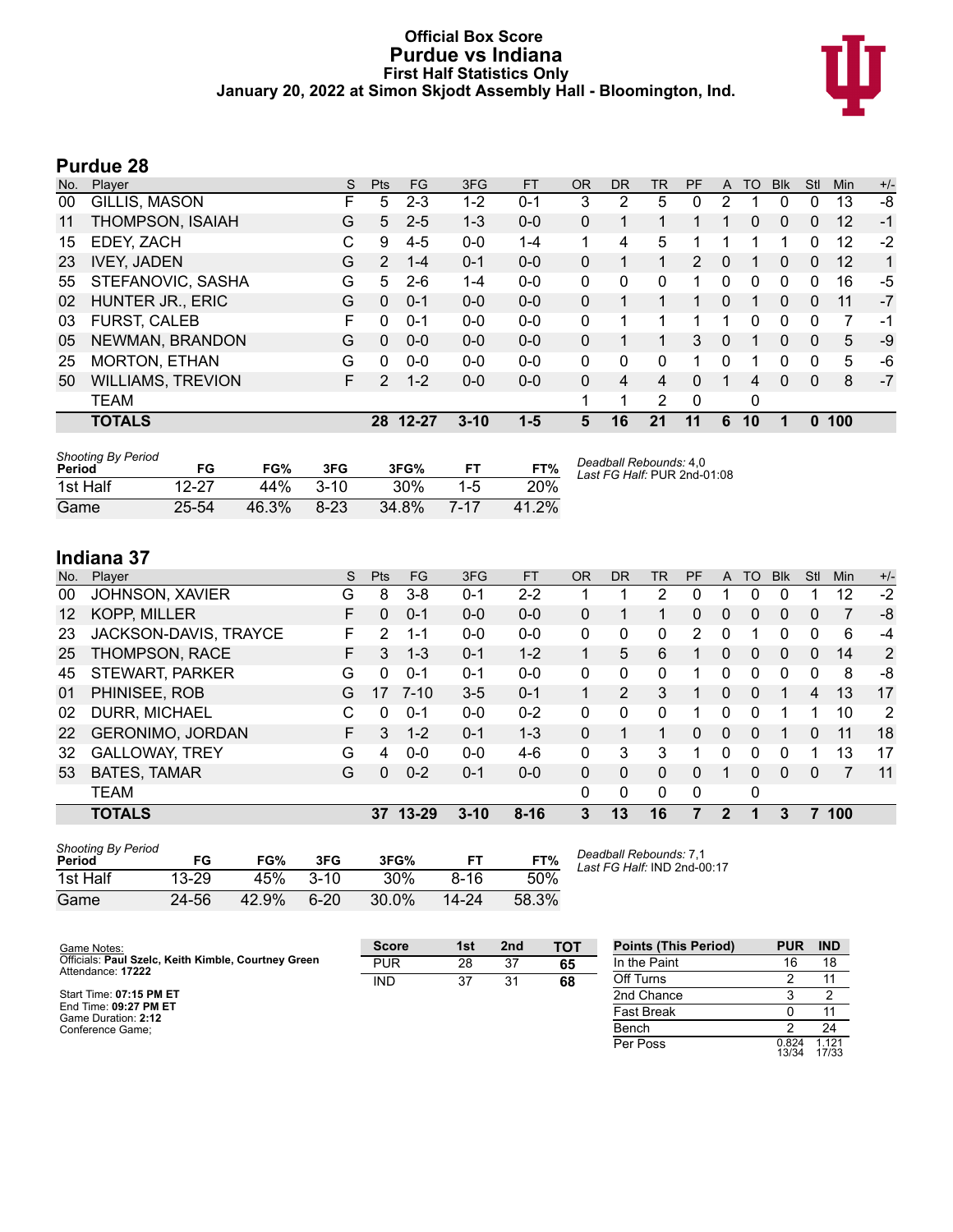## **Official Play-By-Play Purdue vs Indiana First Half January 20, 2022 at Simon Skjodt Assembly Hall - Bloomington, Ind.**



## **Period 1**

<mark>Startersː</mark><br>Purdue: 0 GILLIS,MASON (F); 11 THOMPSON,ISAIAH (G); 15 EDEY,ZACH (C); 23 IVEY,JADEN (G); 55 STEFANOVIC,SASHA (G);<br>Indiana: 0 JOHNSON,XAVIER (G); 12 KOPP,MILLER (F); 23 JACKSON-DAVIS,TRAYCE (F); 25 THOMPSON,RACE

| Time           | <b>VISITORS: Purdue</b>                                   | <b>Score</b> | <b>Margin</b>  | <b>HOME: Indiana</b>                       |
|----------------|-----------------------------------------------------------|--------------|----------------|--------------------------------------------|
| 19:31          | MISSED JUMPER by THOMPSON, ISAIAH                         |              |                |                                            |
| 19:30          |                                                           |              |                | FOUL (PERSONAL) by STEWART, PARKER         |
| 19:30          | REBOUND (OFF) by GILLIS, MASON                            |              |                |                                            |
| 19:24          | TURNOVER (TRAVEL) by EDEY, ZACH                           |              |                |                                            |
| 19:02          |                                                           |              |                | MISSED 3PTR by THOMPSON, RACE              |
| 18:59          | REBOUND (DEF) by THOMPSON, ISAIAH                         |              | $V_3$          |                                            |
| 18:52<br>18:52 | GOOD! 3PTR by GILLIS, MASON<br>ASSIST by THOMPSON, ISAIAH | $0 - 3$      |                |                                            |
| 18:29          |                                                           |              |                | TURNOVER (TRAVEL) by JACKSON-DAVIS, TRAYCE |
| 18:12          | GOOD! LAYUP by EDEY, ZACH [PNT]                           | $0-5$        | V <sub>5</sub> |                                            |
| 18:12          | ASSIST by GILLIS, MASON                                   |              |                |                                            |
| 18:12          |                                                           |              |                | FOUL (PERSONAL) by JACKSON-DAVIS, TRAYCE   |
| 18:12          | MISSED FT by EDEY, ZACH                                   |              |                |                                            |
| 18:10          |                                                           |              |                | REBOUND (DEF) by KOPP, MILLER              |
| 17:48          |                                                           |              |                | MISSED 3PTR by STEWART, PARKER             |
| 17:45          |                                                           |              |                | REBOUND (OFF) by THOMPSON, RACE            |
| 17:45          |                                                           |              |                | MISSED LAYUP by THOMPSON, RACE             |
| 17:42          | REBOUND (DEF) by EDEY, ZACH                               |              |                |                                            |
| 17:37          | MISSED LAYUP by IVEY, JADEN                               |              |                |                                            |
| 17:34          |                                                           |              |                | REBOUND (DEF) by THOMPSON, RACE            |
| 17:29          |                                                           |              |                | MISSED JUMPER by KOPP, MILLER              |
| 17:26<br>17:07 | REBOUND (DEF) by EDEY, ZACH<br>GOOD! DUNK by EDEY, ZACH   | $0 - 7$      | V <sub>7</sub> |                                            |
| 17:07          | ASSIST by GILLIS, MASON                                   |              |                |                                            |
| 16:49          | FOUL (PERSONAL) by THOMPSON, ISAIAH                       |              |                |                                            |
| 16:49          |                                                           | $1 - 7$      | $V_6$          | GOOD! FT by JOHNSON, XAVIER                |
| 16:49          |                                                           | $2 - 7$      | V <sub>5</sub> | GOOD! FT by JOHNSON, XAVIER                |
| 16:21          | MISSED 3PTR by IVEY, JADEN                                |              |                |                                            |
| 16:16          |                                                           |              |                | REBOUND (DEF) by THOMPSON, RACE            |
| 16:07          |                                                           | $4 - 7$      | V <sub>3</sub> | GOOD! DUNK by JACKSON-DAVIS, TRAYCE        |
| 16:07          |                                                           |              |                | ASSIST by JOHNSON, XAVIER                  |
| 15:45          | GOOD! JUMPER by STEFANOVIC, SASHA                         | $4 - 9$      | V <sub>5</sub> |                                            |
| 15:28          |                                                           | $6-9$        | $V_3$          | GOOD! LAYUP by JOHNSON, XAVIER             |
| 15:11          | GOOD! 3PTR by THOMPSON, ISAIAH                            | $6 - 12$     | $V_6$          |                                            |
| 15:11          | ASSIST by EDEY, ZACH                                      |              |                |                                            |
| 14:49          |                                                           |              |                | MISSED JUMPER by JOHNSON, XAVIER           |
| 14:44          |                                                           |              |                | REBOUND (OFF) by JOHNSON, XAVIER           |
| 14:44<br>14:28 | MISSED 3PTR by THOMPSON, ISAIAH                           | $8 - 12$     | V <sub>4</sub> | GOOD! LAYUP by JOHNSON, XAVIER             |
| 14:24          | REBOUND (OFF) by EDEY, ZACH                               |              |                |                                            |
| 14:24          |                                                           |              |                | FOUL (PERSONAL) by JACKSON-DAVIS, TRAYCE   |
| 14:24          |                                                           |              |                |                                            |
| 14:24          |                                                           |              |                | SUB OUT: JACKSON-DAVIS, TRAYCE             |
| 14:24          |                                                           |              |                | SUB IN: DURR, MICHAEL                      |
| 14:24          | SUB OUT: GILLIS, MASON                                    |              |                |                                            |
| 14:24          | SUB OUT: THOMPSON, ISAIAH                                 |              |                |                                            |
| 14:24          | SUB OUT: STEFANOVIC, SASHA                                |              |                |                                            |
| 14:24          | SUB IN: HUNTER JR., ERIC                                  |              |                |                                            |
| 14:24          | SUB IN: FURST, CALEB                                      |              |                |                                            |
| 14:24          | SUB IN: WILLIAMS, TREVION                                 |              |                |                                            |
| 14:24          | SUB OUT: WILLIAMS, TREVION                                |              |                |                                            |
| 14:24          | SUB IN: STEFANOVIC, SASHA                                 |              |                |                                            |
| 14:24          | MISSED FT by EDEY, ZACH                                   |              |                |                                            |
| 14:24          | REBOUND (OFF) by TEAM                                     |              |                |                                            |
| 14:24<br>14:24 | GOOD! FT by EDEY, ZACH<br>SUB OUT: EDEY, ZACH             | $8 - 13$     | V <sub>5</sub> |                                            |
| 14:24          | SUB IN: WILLIAMS, TREVION                                 |              |                |                                            |
| 13:56          |                                                           |              |                | MISSED LAYUP by JOHNSON, XAVIER            |
| 13:53          | REBOUND (DEF) by WILLIAMS, TREVION                        |              |                |                                            |
| 13:35          | GOOD! 3PTR by STEFANOVIC, SASHA                           | $8 - 16$     | V8             |                                            |
| 13:35          | ASSIST by WILLIAMS, TREVION                               |              |                |                                            |
| 13:07          |                                                           |              |                | SUB OUT: KOPP, MILLER                      |
| 13:07          |                                                           |              |                | SUB OUT: THOMPSON, RACE                    |
| 13:07          |                                                           |              |                | SUB IN: GERONIMO, JORDAN                   |
| 13:07          |                                                           |              |                | SUB IN: GALLOWAY, TREY                     |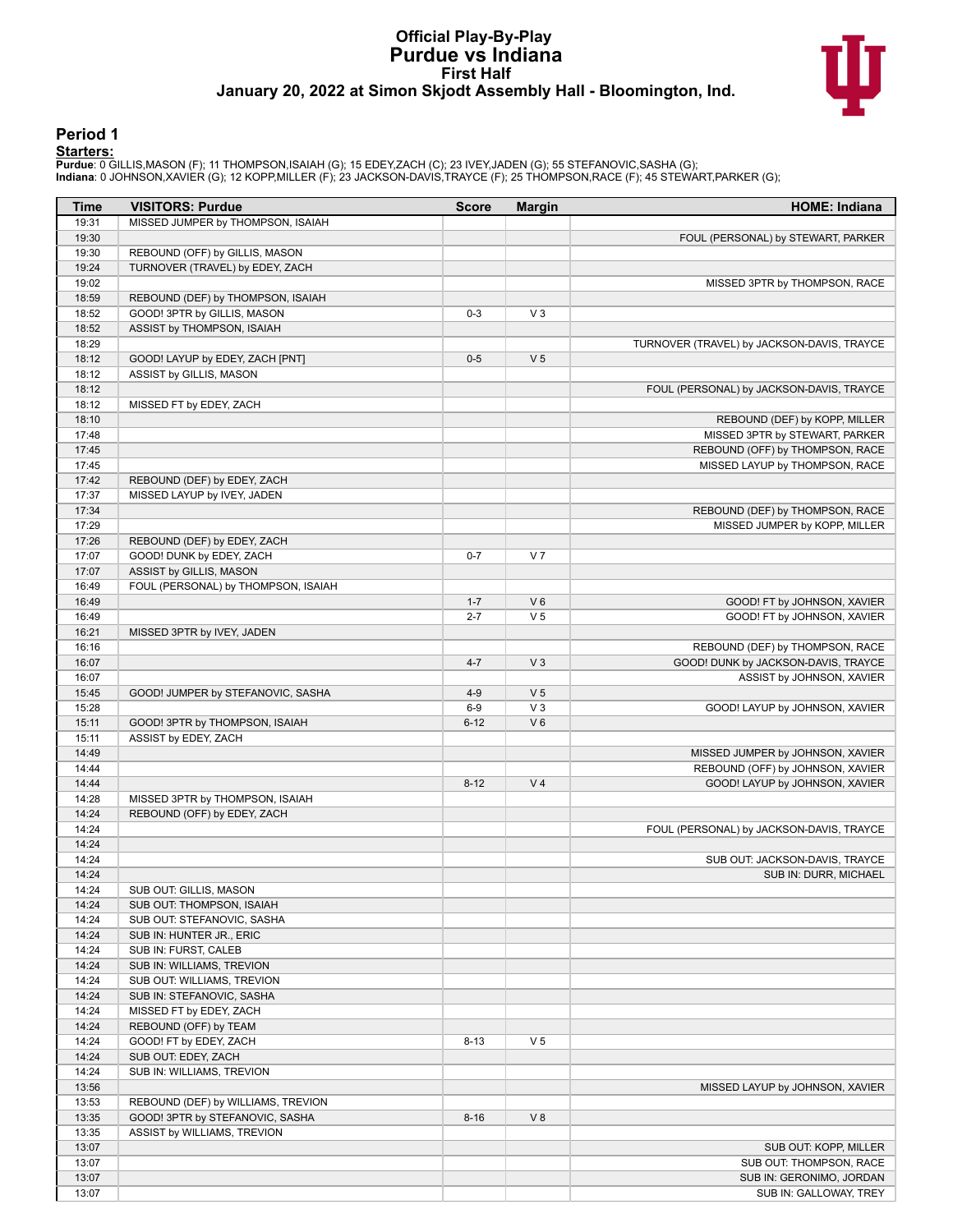| Time           | <b>VISITORS: Purdue</b>                                               | <b>Score</b> | <b>Margin</b>  | <b>HOME: Indiana</b>                             |
|----------------|-----------------------------------------------------------------------|--------------|----------------|--------------------------------------------------|
| 13:07          | SUB OUT: IVEY, JADEN                                                  |              |                |                                                  |
| 13:07          | SUB IN: MORTON, ETHAN                                                 |              |                |                                                  |
| 13:01<br>12:58 |                                                                       |              |                | MISSED JUMPER by JOHNSON, XAVIER                 |
| 12:49          | REBOUND (DEF) by HUNTER JR., ERIC<br>MISSED 3PTR by STEFANOVIC, SASHA |              |                |                                                  |
| 12:45          |                                                                       |              |                | REBOUND (DEF) by JOHNSON, XAVIER                 |
| 12:43          | FOUL (PERSONAL) by HUNTER JR., ERIC                                   |              |                |                                                  |
| 12:43          |                                                                       |              |                | SUB OUT: JOHNSON, XAVIER                         |
| 12:43          |                                                                       |              |                | SUB IN: PHINISEE, ROB                            |
| 12:34          |                                                                       |              |                | MISSED 3PTR by GERONIMO, JORDAN                  |
| 12:29          | REBOUND (DEF) by WILLIAMS, TREVION                                    |              |                |                                                  |
| 12:19<br>12:19 | MISSED LAYUP by HUNTER JR., ERIC                                      |              |                | <b>BLOCK by PHINISEE, ROB</b>                    |
| 12:19          | REBOUND (OFF) by TEAM                                                 |              |                |                                                  |
| 12:12          | MISSED JUMPER by WILLIAMS, TREVION                                    |              |                |                                                  |
| 12:09          |                                                                       |              |                | REBOUND (DEF) by GALLOWAY, TREY                  |
| 11:52          |                                                                       |              |                | MISSED JUMPER by DURR, MICHAEL                   |
| 11:50          | REBOUND (DEF) by TEAM                                                 |              |                |                                                  |
| 11:50          |                                                                       |              |                |                                                  |
| 11:50<br>11:50 |                                                                       |              |                | SUB OUT: STEWART, PARKER<br>SUB IN: BATES, TAMAR |
| 11:34          | TURNOVER (LOSTBALL) by WILLIAMS, TREVION                              |              |                |                                                  |
| 11:34          |                                                                       |              |                | STEAL by PHINISEE, ROB                           |
| 11:25          |                                                                       | $11 - 16$    | V <sub>5</sub> | GOOD! 3PTR by PHINISEE, ROB                      |
| 11:04          | GOOD! JUMPER by WILLIAMS, TREVION [PNT]                               | $11 - 18$    | V <sub>7</sub> |                                                  |
| 10:49          | FOUL (PERSONAL) by FURST, CALEB                                       |              |                |                                                  |
| 10:49          | SUB OUT: HUNTER JR., ERIC                                             |              |                |                                                  |
| 10:49          | SUB OUT: FURST, CALEB                                                 |              |                |                                                  |
| 10:49<br>10:49 | SUB OUT: STEFANOVIC, SASHA<br>SUB IN: GILLIS, MASON                   |              |                |                                                  |
| 10:49          | SUB IN: THOMPSON, ISAIAH                                              |              |                |                                                  |
| 10:49          | SUB IN: IVEY, JADEN                                                   |              |                |                                                  |
| 10:43          |                                                                       | $14 - 18$    | V <sub>4</sub> | GOOD! 3PTR by PHINISEE, ROB                      |
| 10:14          | MISSED 3PTR by THOMPSON, ISAIAH                                       |              |                |                                                  |
| 10:08          | REBOUND (OFF) by GILLIS, MASON                                        |              |                |                                                  |
| 10:03          | TURNOVER (LOSTBALL) by WILLIAMS, TREVION                              |              |                |                                                  |
| 10:03<br>10:03 | SUB OUT: WILLIAMS, TREVION                                            |              |                | STEAL by DURR, MICHAEL                           |
| 10:03          | SUB IN: EDEY, ZACH                                                    |              |                |                                                  |
| 09:38          | FOUL (PERSONAL) by EDEY, ZACH                                         |              |                |                                                  |
| 09:38          |                                                                       |              |                | MISSED FT by DURR, MICHAEL                       |
| 09:38          |                                                                       |              |                | REBOUND (OFF) by TEAM                            |
| 09:38          |                                                                       |              |                | MISSED FT by DURR, MICHAEL                       |
| 09:38          | REBOUND (DEF) by GILLIS, MASON                                        |              |                |                                                  |
| 09:36<br>09:36 | TURNOVER (LOSTBALL) by GILLIS, MASON                                  |              |                | STEAL by PHINISEE, ROB                           |
| 09:31          |                                                                       |              |                | MISSED 3PTR by BATES, TAMAR                      |
| 09:28          | REBOUND (DEF) by EDEY, ZACH                                           |              |                |                                                  |
| 09:09          | GOOD! DUNK by IVEY, JADEN                                             | $14 - 20$    | $V_6$          |                                                  |
| 08:34          |                                                                       | 16-20        | V <sub>4</sub> | GOOD! LAYUP by PHINISEE, ROB                     |
| 08:12          | TURNOVER (BADPASS) by MORTON, ETHAN                                   |              |                |                                                  |
| 08:12          |                                                                       |              |                | STEAL by PHINISEE, ROB                           |
| 08:08<br>08:08 | FOUL (PERSONAL) by MORTON, ETHAN                                      | 18-20        | V <sub>2</sub> | GOOD! LAYUP by PHINISEE, ROB [FB/PNT]            |
| 08:08          | SUB OUT: MORTON, ETHAN                                                |              |                |                                                  |
| 08:08          | SUB IN: NEWMAN, BRANDON                                               |              |                |                                                  |
| 08:07          |                                                                       |              |                | MISSED FT by PHINISEE, ROB                       |
| 08:04          | REBOUND (DEF) by GILLIS, MASON                                        |              |                |                                                  |
| 07:38          | GOOD! JUMPER by EDEY, ZACH                                            | 18-22        | V <sub>4</sub> |                                                  |
| 07:26          |                                                                       | 21-22        | V <sub>1</sub> | GOOD! 3PTR by PHINISEE, ROB                      |
| 07:11          |                                                                       |              |                | FOUL (PERSONAL) by DURR, MICHAEL                 |
| 07:11<br>07:11 |                                                                       |              |                | SUB OUT: DURR, MICHAEL                           |
| 07:11          |                                                                       |              |                | SUB IN: THOMPSON, RACE                           |
| 07:11          | SUB OUT: THOMPSON, ISAIAH                                             |              |                |                                                  |
| 07:11          | SUB OUT: EDEY, ZACH                                                   |              |                |                                                  |
| 07:11          | SUB IN: HUNTER JR., ERIC                                              |              |                |                                                  |
| 07:11          | SUB IN: WILLIAMS, TREVION                                             |              |                |                                                  |
| 07:05          | TURNOVER (TRAVEL) by WILLIAMS, TREVION                                |              |                |                                                  |
| 06:46          |                                                                       |              |                | MISSED JUMPER by BATES, TAMAR                    |
| 06:43<br>06:23 | REBOUND (DEF) by WILLIAMS, TREVION<br>MISSED LAYUP by IVEY, JADEN     |              |                |                                                  |
| 06:23          | REBOUND (OFF) by GILLIS, MASON                                        |              |                |                                                  |
| 06:23          | GOOD! LAYUP by GILLIS, MASON                                          | $21 - 24$    | $V_3$          |                                                  |
| 06:23          |                                                                       |              |                | FOUL (PERSONAL) by PHINISEE, ROB                 |
| 06:23          | SUB OUT: NEWMAN, BRANDON                                              |              |                |                                                  |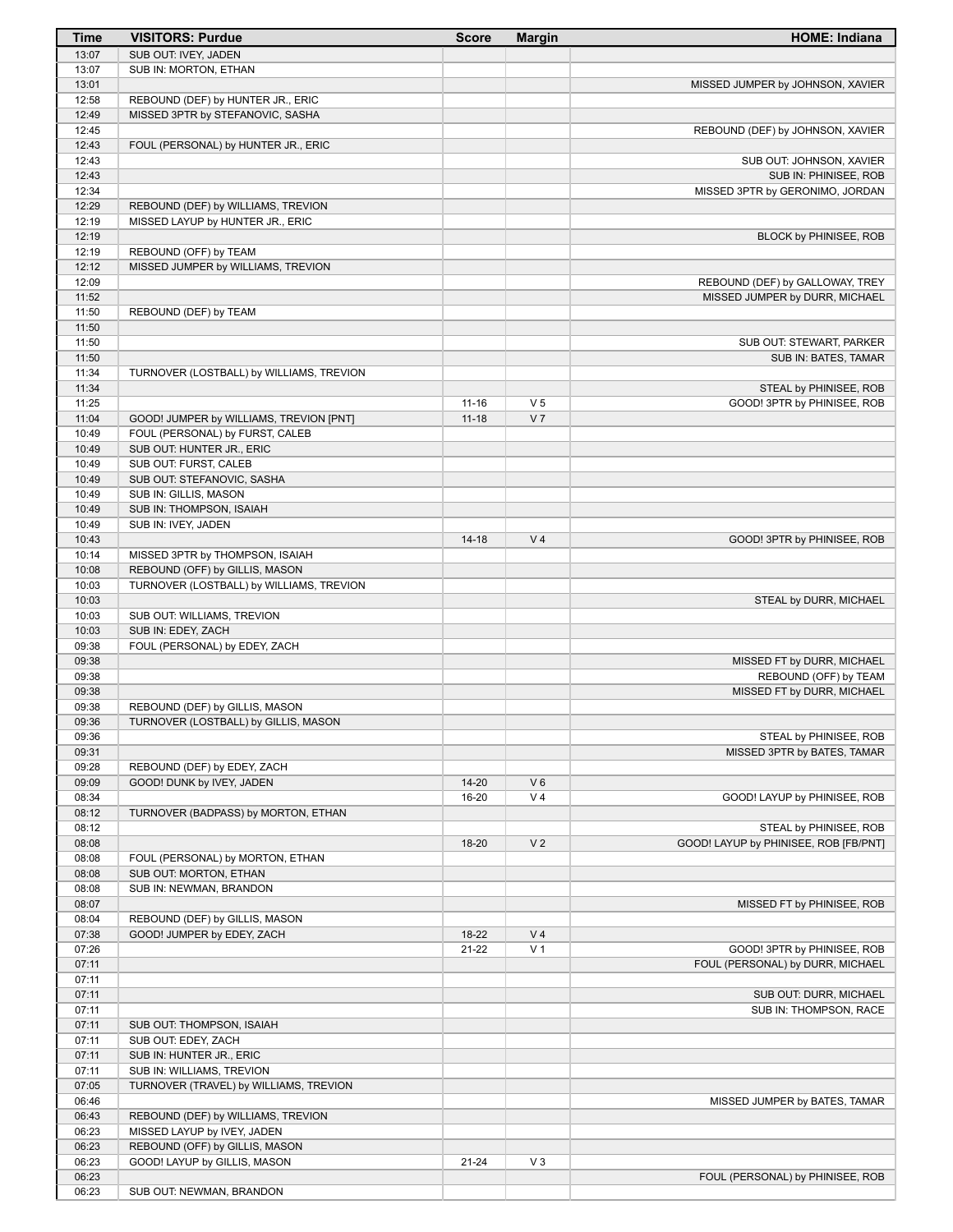| Time           | <b>VISITORS: Purdue</b>                  | <b>Score</b> | <b>Margin</b>  | <b>HOME: Indiana</b>                                          |
|----------------|------------------------------------------|--------------|----------------|---------------------------------------------------------------|
| 06:23          | SUB IN: STEFANOVIC, SASHA                |              |                |                                                               |
| 06:23          | MISSED FT by GILLIS, MASON               |              |                |                                                               |
| 06:21          |                                          |              |                | REBOUND (DEF) by GALLOWAY, TREY                               |
| 06:02          | FOUL (PERSONAL) by IVEY, JADEN           |              |                |                                                               |
| 06:02          |                                          | $22 - 24$    | V <sub>2</sub> | GOOD! FT by THOMPSON, RACE                                    |
| 06:02          |                                          |              |                | MISSED FT by THOMPSON, RACE                                   |
| 05:59          | REBOUND (DEF) by IVEY, JADEN             |              |                |                                                               |
| 05:44<br>05:44 | TURNOVER (BADPASS) by HUNTER JR., ERIC   |              |                |                                                               |
| 05:38          |                                          | 24-24        | $\mathsf T$    | STEAL by GALLOWAY, TREY                                       |
| 05:38          |                                          |              |                | GOOD! DUNK by GERONIMO, JORDAN [FB]<br>ASSIST by BATES, TAMAR |
| 05:26          | FOUL (PERSONAL) by IVEY, JADEN           |              |                |                                                               |
| 05:26          | TURNOVER (OFFENSIVE) by IVEY, JADEN      |              |                |                                                               |
| 05:26          | SUB OUT: IVEY, JADEN                     |              |                |                                                               |
| 05:26          | SUB IN: NEWMAN, BRANDON                  |              |                |                                                               |
| 05:26          |                                          | 25-24        | H <sub>1</sub> | GOOD! FT by GALLOWAY, TREY                                    |
| 05:26          |                                          |              |                | MISSED FT by GALLOWAY, TREY                                   |
| 05:26          |                                          |              |                | REBOUND (OFF) by TEAM                                         |
| 05:15          | FOUL (PERSONAL) by NEWMAN, BRANDON       |              |                |                                                               |
| 05:15          |                                          |              |                | MISSED FT by GERONIMO, JORDAN                                 |
| 05:13          | REBOUND (DEF) by NEWMAN, BRANDON         |              |                |                                                               |
| 04:59          | MISSED LAYUP by STEFANOVIC, SASHA        |              |                |                                                               |
| 04:59          |                                          |              |                | BLOCK by GERONIMO, JORDAN                                     |
| 04:55          |                                          |              |                | REBOUND (DEF) by THOMPSON, RACE                               |
| 04:53          |                                          | $27 - 24$    | $H_3$          | GOOD! JUMPER by THOMPSON, RACE [FB]                           |
| 04:41          |                                          |              |                | FOUL (PERSONAL) by GALLOWAY, TREY                             |
| 04:41          |                                          |              |                | SUB OUT: GALLOWAY, TREY                                       |
| 04:41          |                                          |              |                | SUB IN: JOHNSON, XAVIER                                       |
| 04:41<br>04:41 |                                          |              |                | SUB OUT: BATES, TAMAR<br>SUB IN: GALLOWAY, TREY               |
| 04:26          | TURNOVER (LOSTBALL) by WILLIAMS, TREVION |              |                |                                                               |
| 04:26          |                                          |              |                | STEAL by PHINISEE, ROB                                        |
| 04:21          |                                          | 29-24        | H <sub>5</sub> | GOOD! LAYUP by PHINISEE, ROB [FB]                             |
| 04:02          | MISSED 3PTR by STEFANOVIC, SASHA         |              |                |                                                               |
| 03:58          |                                          |              |                | REBOUND (DEF) by PHINISEE, ROB                                |
| 03:49          |                                          |              |                | MISSED 3PTR by PHINISEE, ROB                                  |
| 03:46          | REBOUND (DEF) by WILLIAMS, TREVION       |              |                |                                                               |
| 03:32          | MISSED 3PTR by GILLIS, MASON             |              |                |                                                               |
| 03:28          |                                          |              |                | REBOUND (DEF) by GALLOWAY, TREY                               |
| 03:27          | FOUL (PERSONAL) by STEFANOVIC, SASHA     |              |                |                                                               |
| 03:27          |                                          |              |                |                                                               |
| 03:27          | SUB OUT: GILLIS, MASON                   |              |                |                                                               |
| 03:27          | SUB OUT: WILLIAMS, TREVION               |              |                |                                                               |
| 03:27          | SUB IN: FURST, CALEB                     |              |                |                                                               |
| 03:27          | SUB IN: EDEY, ZACH                       |              |                |                                                               |
| 03:27          |                                          | $30 - 24$    | H <sub>6</sub> | GOOD! FT by GALLOWAY, TREY [FB]                               |
| 03:27          |                                          | $31 - 24$    | H 7            | GOOD! FT by GALLOWAY, TREY [FB]                               |
| 03:18          |                                          |              |                | FOUL (PERSONAL) by THOMPSON, RACE                             |
| 03:17<br>03:17 | MISSED FT by EDEY, ZACH                  |              |                | REBOUND (DEF) by GERONIMO, JORDAN                             |
| 03:17          | FOUL (PERSONAL) by NEWMAN, BRANDON       |              |                |                                                               |
| 03:17          |                                          |              |                | MISSED FT by GERONIMO, JORDAN                                 |
| 03:17          |                                          |              |                | REBOUND (OFF) by TEAM                                         |
| 03:17          |                                          | 32-24        | H <sub>8</sub> | GOOD! FT by GERONIMO, JORDAN                                  |
| 03:04          | MISSED DUNK by FURST, CALEB              |              |                |                                                               |
| 03:00          |                                          |              |                | REBOUND (DEF) by THOMPSON, RACE                               |
| 02:43          |                                          | 34-24        | H 10           | GOOD! LAYUP by JOHNSON, XAVIER                                |
| 02:17          | TURNOVER (LOSTBALL) by NEWMAN, BRANDON   |              |                |                                                               |
| 02:17          |                                          |              |                | STEAL by JOHNSON, XAVIER                                      |
| 02:17          | FOUL (PERSONAL) by NEWMAN, BRANDON       |              |                |                                                               |
| 02:17          |                                          |              |                | MISSED FT by GALLOWAY, TREY                                   |
| 02:17          |                                          |              |                | REBOUND (OFF) by TEAM                                         |
| 02:17          |                                          |              |                | SUB OUT: GERONIMO, JORDAN                                     |
| 02:17          |                                          |              |                | SUB IN: DURR, MICHAEL                                         |
| 02:17          | SUB OUT: NEWMAN, BRANDON                 |              |                |                                                               |
| 02:17          | SUB IN: THOMPSON, ISAIAH                 |              |                |                                                               |
| 02:17          |                                          | 35-24        | H 11           | GOOD! FT by GALLOWAY, TREY [FB]                               |
| 02:06          | MISSED 3PTR by STEFANOVIC, SASHA         |              |                |                                                               |
| 02:01          |                                          |              |                | REBOUND (DEF) by PHINISEE, ROB                                |
| 01:55          |                                          |              |                | MISSED 3PTR by JOHNSON, XAVIER                                |
| 01:52          | REBOUND (DEF) by EDEY, ZACH              |              |                |                                                               |
| 01:39          | GOOD! LAYUP by EDEY, ZACH                | 35-26        | H <sub>9</sub> |                                                               |
| 01:39<br>01:19 | ASSIST by FURST, CALEB                   | 37-26        | H 11           | GOOD! LAYUP by PHINISEE, ROB                                  |
| 00:47          | MISSED LAYUP by EDEY, ZACH               |              |                |                                                               |
| 00:47          |                                          |              |                | BLOCK by DURR, MICHAEL                                        |
|                |                                          |              |                |                                                               |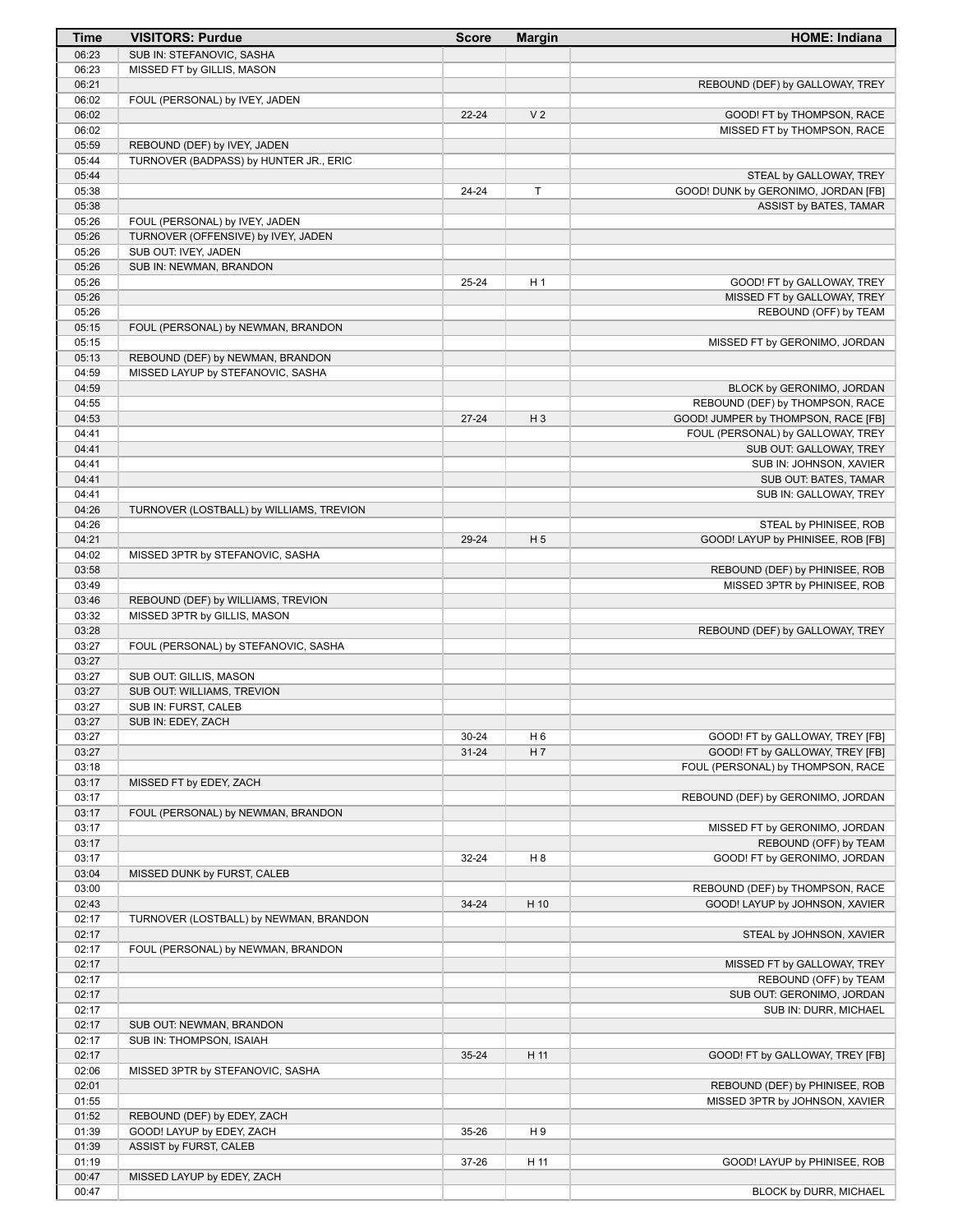| <b>Time</b> | <b>VISITORS: Purdue</b>         | <b>Score</b> | <b>Margin</b> | <b>HOME: Indiana</b>            |
|-------------|---------------------------------|--------------|---------------|---------------------------------|
| 00:43       |                                 |              |               | REBOUND (DEF) by THOMPSON, RACE |
| 00:38       |                                 |              |               | MISSED 3PTR by PHINISEE, ROB    |
| 00:36       |                                 |              |               | REBOUND (OFF) by PHINISEE, ROB  |
| 00:34       |                                 |              |               | MISSED LAYUP by PHINISEE, ROB   |
| 00:32       | REBOUND (DEF) by FURST, CALEB   |              |               |                                 |
| 00:26       | TIMEOUT 30SEC                   |              |               |                                 |
| 00:07       | GOOD! LAYUP by THOMPSON, ISAIAH | $37 - 28$    | H9            |                                 |
| 00:00       |                                 |              |               | MISSED LAYUP by JOHNSON, XAVIER |
| 00:00       | BLOCK by EDEY, ZACH             |              |               |                                 |
| 00:00       |                                 |              |               | REBOUND (OFF) by TEAM           |

# **Purdue 28, Indiana 37**

| <b>Points (This Period)</b> | <b>PUR</b>     | <b>IND</b>       |
|-----------------------------|----------------|------------------|
| In the Paint                | 16             | 18               |
| Off Turns                   | 2              | 11               |
| 2nd Chance                  | 3              | ◠                |
| <b>Fast Break</b>           |                | 11               |
| Bench                       | າ              | 24               |
| Per Poss                    | 0.824<br>13/34 | 1 1 2 1<br>17/33 |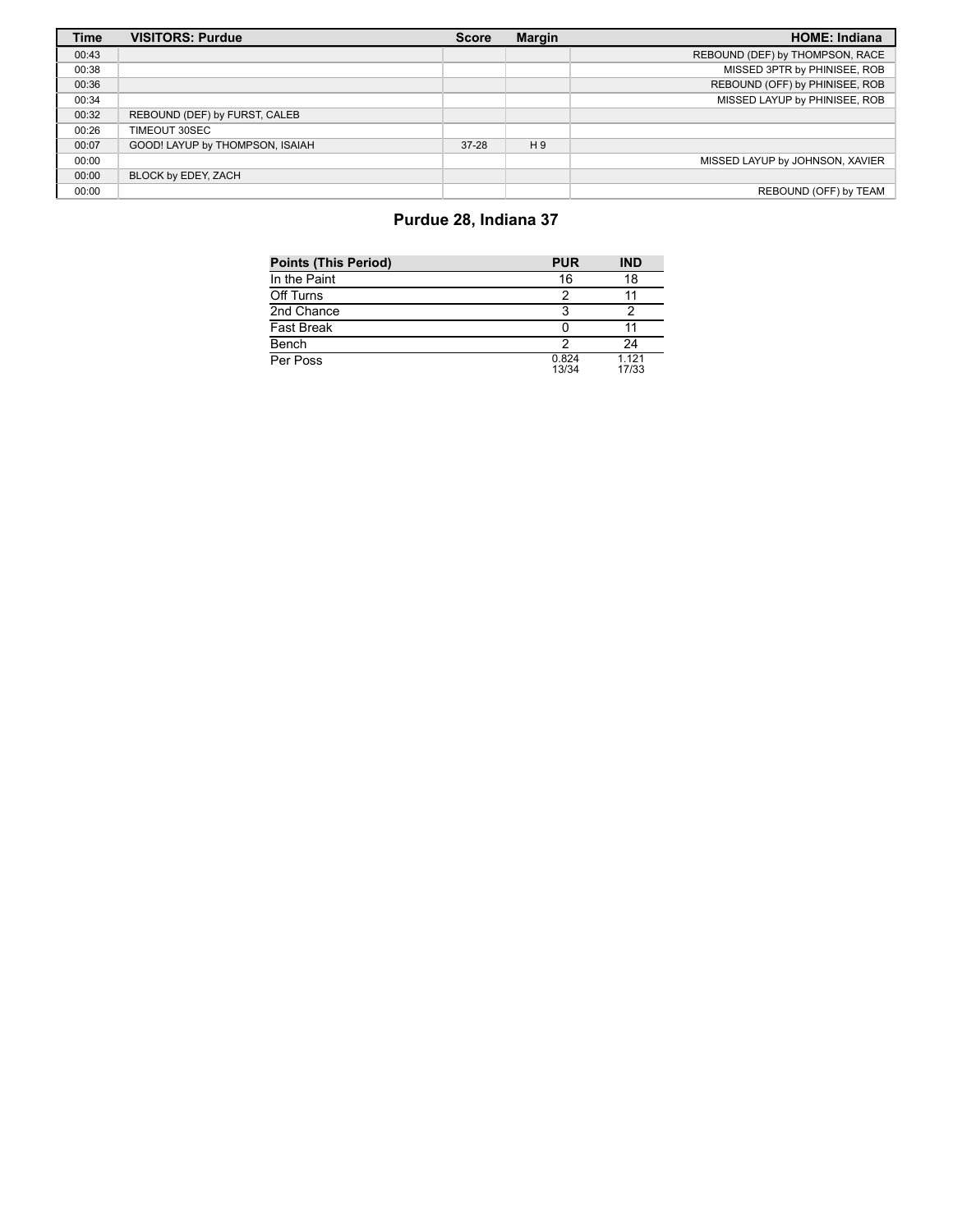# **Official Box Score Purdue vs Indiana Second Half Statistics Only January 20, 2022 at Simon Skjodt Assembly Hall - Bloomington, Ind.**



# **Purdue 37**

| No. | Player                   | S  | <b>Pts</b> | FG        | 3FG      | <b>FT</b> | <b>OR</b>   | <b>DR</b> | TR             | PF             | A | TO           | <b>B</b> lk | Stl          | Min            | $+/-$ |
|-----|--------------------------|----|------------|-----------|----------|-----------|-------------|-----------|----------------|----------------|---|--------------|-------------|--------------|----------------|-------|
| 00  | GILLIS, MASON            | F. | 8          | $3 - 3$   | 2-2      | $0-0$     | 0           | 2         | 2              | 2              | 0 |              |             | 0            | 16             | 10    |
| 11  | THOMPSON, ISAIAH         | G  | 3          | $1 - 2$   | $1 - 2$  | $0 - 0$   | 0           | 1         | 1              | 1              |   | 0            |             | 0            | 15             | 10    |
| 15  | EDEY, ZACH               | C  | 3          | 1-1       | $0 - 0$  | $1 - 3$   | 0           | 4         | 4              | $\Omega$       | 2 | 0            | 0           | 0            | 13             | 5     |
| 23  | <b>IVEY, JADEN</b>       | G  | 19         | $6 - 12$  | $2 - 5$  | $5 - 7$   | 0           | 1         |                |                |   | 1            | $\Omega$    | 0            | 20             | 6     |
| 55  | STEFANOVIC, SASHA        | G  | 2          | 1-4       | $0 - 3$  | $0 - 0$   | 0           | 3         | 3              |                | 0 | 0            | $\Omega$    | 0            | 18             | 5     |
| 02  | HUNTER JR., ERIC         | G  | $\Omega$   | $0 - 1$   | $0 - 0$  | $0 - 0$   | 0           | $\Omega$  | $\Omega$       | 0              | 0 | 0            | $\Omega$    | $\Omega$     | 5              | $-4$  |
| 03  | <b>FURST, CALEB</b>      | F. | 2          | $1 - 1$   | $0 - 0$  | $0 - 0$   | $\mathbf 1$ | 1         | 2              | $\Omega$       | 0 | 0            | $\Omega$    | 0            | 4              | -1    |
| 05  | NEWMAN, BRANDON          | G  | 0          | $0 - 0$   | $0 - 0$  | $0 - 0$   | 0           | $\Omega$  | $\Omega$       | 0              | 0 | 0            | $\Omega$    | $\Omega$     | $\Omega$       | 0     |
| 25  | <b>MORTON, ETHAN</b>     | G  | $\Omega$   | $0 - 1$   | $0 - 1$  | $0 - 0$   | 0           | $\Omega$  | 0              | $\Omega$       |   | 0            | $\Omega$    | 0            | $\overline{2}$ | 1     |
| 50  | <b>WILLIAMS, TREVION</b> | F. | $\Omega$   | $0 - 2$   | $0 - 0$  | $0 - 2$   | 0           | 2         | $\overline{2}$ | $\overline{2}$ |   | 0            | $\Omega$    | $\mathbf{0}$ | 7              | $-2$  |
|     | TEAM                     |    |            |           |          |           | 2           | 1         | 3              | 0              |   | 0            |             |              |                |       |
|     | <b>TOTALS</b>            |    | 37         | $13 - 27$ | $5 - 13$ | $6 - 12$  | 3           | 15        | 18             | 7              | 6 | $\mathbf{2}$ |             | $\bf{0}$     | 100            |       |
|     |                          |    |            |           |          |           |             |           |                |                |   |              |             |              |                |       |

| <b>Shooting By Period</b><br>Period | FG    | FG%   | 3FG      | 3FG%  |      | FT%   | Deadball Rebounds: 4,0<br>Last FG Half: PUR - |
|-------------------------------------|-------|-------|----------|-------|------|-------|-----------------------------------------------|
| 2nd Half                            | 13-27 | 48%   | $5-13$   | 38%   | հ.12 | 50%   |                                               |
| Game                                | 25-54 | 46.3% | $8 - 23$ | 34.8% | 7-17 | 41 2% |                                               |

# **Indiana 31**

| No. | Player                  | S  | <b>Pts</b> | <b>FG</b> | 3FG      | <b>FT</b> | <b>OR</b>    | <b>DR</b> | TR       | PF          | A | TO | <b>B</b> lk  | Stl      | Min | $+/-$        |
|-----|-------------------------|----|------------|-----------|----------|-----------|--------------|-----------|----------|-------------|---|----|--------------|----------|-----|--------------|
| 00  | <b>JOHNSON, XAVIER</b>  | G  | 10         | 4-9       | $2 - 3$  | $0-0$     | 0            | 2         | 2        |             |   | 0  | 0            | 0        | 20  | $-6$         |
| 12  | <b>KOPP, MILLER</b>     | F  | 0          | $0 - 1$   | $0 - 1$  | $0 - 0$   | 0            |           |          |             | 0 | 0  | $\mathbf{0}$ | 0        | 9   | $-4$         |
| 23  | JACKSON-DAVIS, TRAYCE   | F  | 2          | $0 - 0$   | $0 - 0$  | $2 - 4$   | 0            |           |          | 2           | 0 |    | 0            | 0        | 6   | -2           |
| 25  | THOMPSON, RACE          | F. | 6          | $3 - 7$   | $0 - 2$  | $0 - 0$   | $\Omega$     | 3         | 3        |             | 0 | 0  | $\mathbf{0}$ | 0        | 18  | -5           |
| 45  | <b>STEWART, PARKER</b>  | G  | 2          | $0 - 2$   | $0 - 1$  | $2 - 2$   | $\Omega$     | 1         |          |             | 1 | 0  | 0            |          |     | -4           |
| 01  | PHINISEE, ROB           | G  | 3          | $1 - 3$   | $1 - 2$  | $0 - 0$   | $\Omega$     |           |          |             | 0 | 0  | $\Omega$     | 0        | 13  | $-2$         |
| 02  | DURR, MICHAEL           | C. | 4          | $1 - 1$   | $0 - 0$  | $2 - 2$   | $\mathbf{0}$ | 0         | 0        | 2           | 0 | 0  |              |          | 14  | $-4$         |
| 22  | <b>GERONIMO, JORDAN</b> | F. | 0          | $0 - 0$   | $0 - 0$  | $0 - 0$   | 0            | 0         | $\Omega$ | $\Omega$    | 0 | 0  | $\Omega$     | 0        | 2   | $-1$         |
| 32  | <b>GALLOWAY, TREY</b>   | G  | 4          | $2 - 4$   | $0 - 1$  | $0 - 0$   | 0            |           |          |             | 2 | 0  | 0            | 0        | 11  | -2           |
| 53  | <b>BATES, TAMAR</b>     | G  | $\Omega$   | $0 - 0$   | $0 - 0$  | $0 - 0$   | $\Omega$     | 0         | 0        | 0           | 0 | 0  | $\mathbf{0}$ | $\Omega$ | 0   | $\mathbf{0}$ |
|     | <b>TEAM</b>             |    |            |           |          |           | 1            | 3         | 4        | $\mathbf 0$ |   | 1  |              |          |     |              |
|     | <b>TOTALS</b>           |    | 31         | $11 - 27$ | $3 - 10$ | $6 - 8$   | 1            | 13        | 14       | 9           | 4 | 2  |              | 2        | 100 |              |

| <b>Shooting By Period</b><br>Period | FG      | FG%   | 3FG      | 3FG%  |       | FT%   |  |
|-------------------------------------|---------|-------|----------|-------|-------|-------|--|
| 2nd Half                            | $11-27$ | 41%   | $3 - 10$ | 30%   | հ-8   | 75%   |  |
| Game                                | 24-56   | 42.9% | $6 - 20$ | 30.0% | 14-24 | 58.3% |  |

*Deadball Rebounds:* 7,1 *Last FG Half:* IND -

| Game Notes:                                                              | <b>Score</b> | 1st | 2 <sub>nd</sub> | TOT | <b>Points (This Period)</b> | <b>PUR</b>     | <b>IND</b>     |
|--------------------------------------------------------------------------|--------------|-----|-----------------|-----|-----------------------------|----------------|----------------|
| Officials: Paul Szelc, Keith Kimble, Courtney Green<br>Attendance: 17222 | <b>PUR</b>   | 28  | 37              | 65  | In the Paint                |                |                |
|                                                                          | <b>IND</b>   | 37  | 31              | 68  | Off Turns                   |                |                |
| Start Time: 07:15 PM ET                                                  |              |     |                 |     | 2nd Chance                  |                |                |
| End Time: 09:27 PM ET<br>Game Duration: 2:12                             |              |     |                 |     | Fast Break                  |                |                |
| Conference Game:                                                         |              |     |                 |     | Bench                       |                |                |
|                                                                          |              |     |                 |     | Per Poss                    | 1.194<br>16/31 | 1.000<br>14/31 |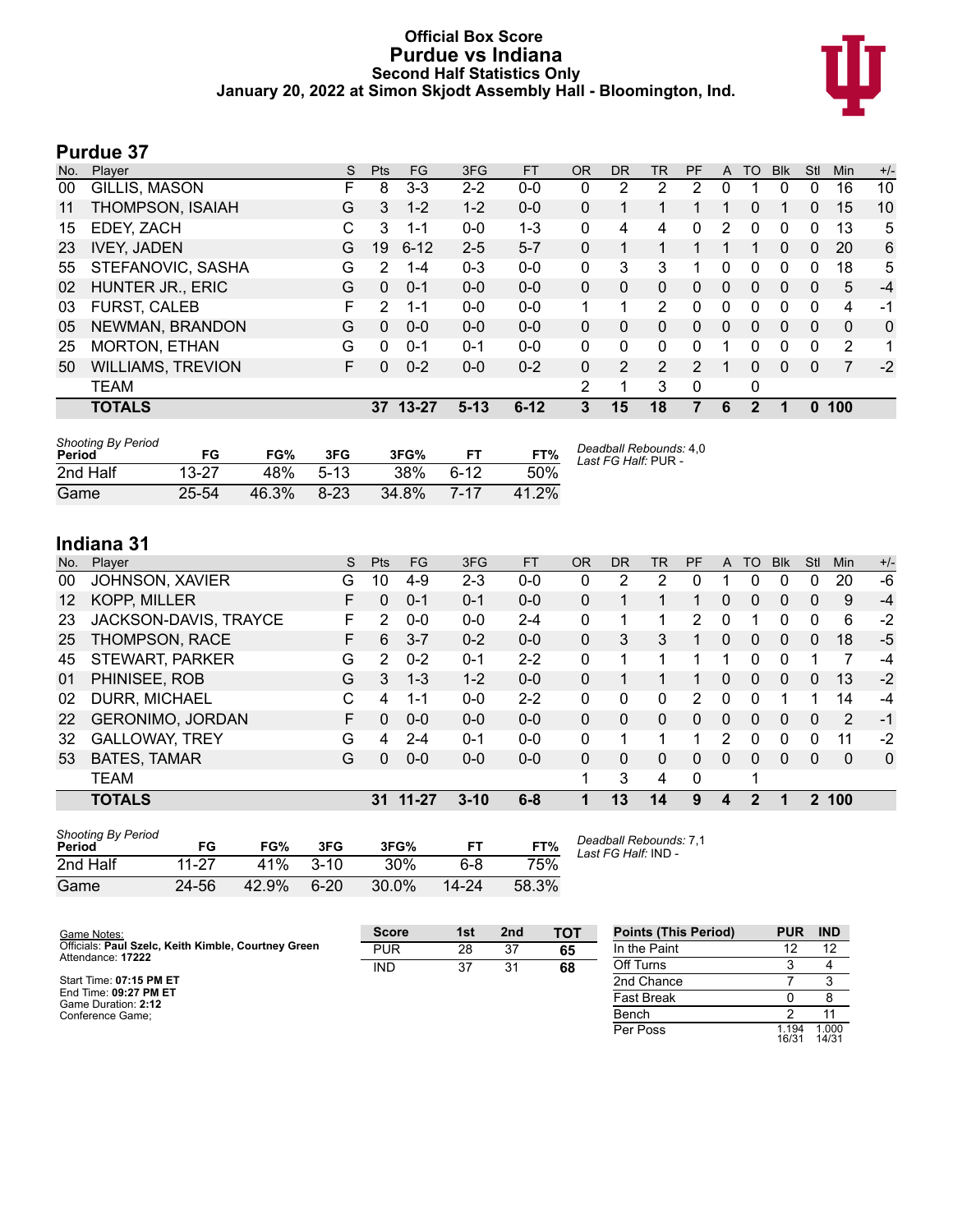## **Official Play-By-Play Purdue vs Indiana Second Half January 20, 2022 at Simon Skjodt Assembly Hall - Bloomington, Ind.**



## **Period 2**

<mark>Startersː</mark><br>Purdue: 0 GILLIS,MASON (F); 11 THOMPSON,ISAIAH (G); 15 EDEY,ZACH (C); 23 IVEY,JADEN (G); 55 STEFANOVIC,SASHA (G);<br>Indiana: 0 JOHNSON,XAVIER (G); 12 KOPP,MILLER (F); 23 JACKSON-DAVIS,TRAYCE (F); 25 THOMPSON,RACE

| Time           | <b>VISITORS: Purdue</b>                               | <b>Score</b> | <b>Margin</b>  | <b>HOME: Indiana</b>                                             |
|----------------|-------------------------------------------------------|--------------|----------------|------------------------------------------------------------------|
| 20:00          |                                                       |              |                | SUB OUT: PHINISEE, ROB                                           |
| 20:00          |                                                       |              |                | SUB OUT: DURR, MICHAEL                                           |
| 20:00          |                                                       |              |                | SUB OUT: GALLOWAY, TREY                                          |
| 20:00          |                                                       |              |                | SUB IN: KOPP, MILLER                                             |
| 20:00          |                                                       |              |                | SUB IN: JACKSON-DAVIS, TRAYCE                                    |
| 20:00          |                                                       |              |                | SUB IN: STEWART, PARKER                                          |
| 20:00          | SUB OUT: HUNTER JR., ERIC                             |              |                |                                                                  |
| 20:00          | SUB OUT: FURST, CALEB                                 |              |                |                                                                  |
| 20:00          | SUB IN: GILLIS, MASON                                 |              |                |                                                                  |
| 20:00<br>19:37 | SUB IN: IVEY, JADEN                                   |              |                |                                                                  |
| 19:12          | GOOD! 3PTR by IVEY, JADEN                             | 37-31        | H <sub>6</sub> | TURNOVER (BADPASS) by JACKSON-DAVIS, TRAYCE                      |
| 18:47          |                                                       |              |                | MISSED 3PTR by STEWART, PARKER                                   |
| 18:44          | REBOUND (DEF) by STEFANOVIC, SASHA                    |              |                |                                                                  |
| 18:31          | GOOD! 3PTR by THOMPSON, ISAIAH                        | 37-34        | $H_3$          |                                                                  |
| 18:31          | ASSIST by EDEY, ZACH                                  |              |                |                                                                  |
| 18:10          |                                                       | 39-34        | H <sub>5</sub> | GOOD! LAYUP by JOHNSON, XAVIER                                   |
| 17:48          |                                                       |              |                | FOUL (PERSONAL) by JACKSON-DAVIS, TRAYCE                         |
| 17:48          | GOOD! FT by IVEY, JADEN                               | 39-35        | H4             |                                                                  |
| 17:48          |                                                       |              |                | SUB OUT: JACKSON-DAVIS, TRAYCE                                   |
| 17:48          |                                                       |              |                | SUB IN: DURR, MICHAEL                                            |
| 17:48          | GOOD! FT by IVEY, JADEN                               | 39-36        | $H_3$          |                                                                  |
| 17:30          |                                                       | 41-36        | H <sub>5</sub> | GOOD! JUMPER by THOMPSON, RACE                                   |
| 17:12          | GOOD! 3PTR by IVEY, JADEN                             | 41-39        | H <sub>2</sub> |                                                                  |
| 16:45          |                                                       |              |                | MISSED 3PTR by THOMPSON, RACE                                    |
| 16:42          | REBOUND (DEF) by EDEY, ZACH                           |              |                |                                                                  |
| 16:38          | MISSED 3PTR by STEFANOVIC, SASHA                      |              |                |                                                                  |
| 16:34<br>16:18 |                                                       | 43-39        | H4             | REBOUND (DEF) by STEWART, PARKER<br>GOOD! DUNK by THOMPSON, RACE |
| 16:18          |                                                       |              |                | ASSIST by JOHNSON, XAVIER                                        |
| 16:06          |                                                       |              |                | FOUL (PERSONAL) by KOPP, MILLER                                  |
| 16:00          | GOOD! 3PTR by GILLIS, MASON                           | 43-42        | H <sub>1</sub> |                                                                  |
| 16:00          | ASSIST by EDEY, ZACH                                  |              |                |                                                                  |
| 15:43          | FOUL (PERSONAL) by THOMPSON, ISAIAH                   |              |                |                                                                  |
| 15:43          |                                                       |              |                |                                                                  |
| 15:38          |                                                       | 45-42        | $H_3$          | GOOD! JUMPER by DURR, MICHAEL                                    |
| 15:38          |                                                       |              |                | ASSIST by STEWART, PARKER                                        |
| 15:07          | TURNOVER (BADPASS) by GILLIS, MASON                   |              |                |                                                                  |
| 15:07          |                                                       |              |                | STEAL by STEWART, PARKER                                         |
| 15:05          | FOUL (PERSONAL) by GILLIS, MASON                      |              |                |                                                                  |
| 15:05          |                                                       | 46-42        | H 4            | GOOD! FT by STEWART, PARKER [FB]                                 |
| 15:05          | SUB OUT: GILLIS, MASON                                |              |                |                                                                  |
| 15:05          | SUB OUT: THOMPSON, ISAIAH<br>SUB IN: HUNTER JR., ERIC |              |                |                                                                  |
| 15:05<br>15:05 | SUB IN: FURST, CALEB                                  |              |                |                                                                  |
| 15:05          |                                                       | 47-42        | H <sub>5</sub> | GOOD! FT by STEWART, PARKER [FB]                                 |
| 14:45          | MISSED 3PTR by IVEY, JADEN                            |              |                |                                                                  |
| 14:43          |                                                       |              |                | REBOUND (DEF) by TEAM                                            |
| 14:11          |                                                       | 50-42        | H <sub>8</sub> | GOOD! 3PTR by JOHNSON, XAVIER                                    |
| 13:56          |                                                       |              |                | FOUL (PERSONAL) by STEWART, PARKER                               |
| 13:56          |                                                       |              |                | FOUL (TECH) by THOMPSON, RACE                                    |
| 13:56          | MISSED FT by IVEY, JADEN                              |              |                |                                                                  |
| 13:56          | REBOUND (OFF) by TEAM                                 |              |                |                                                                  |
| 13:56          | GOOD! FT by IVEY, JADEN                               | 50-43        | H 7            |                                                                  |
| 13:56          | SUB OUT: EDEY, ZACH                                   |              |                |                                                                  |
| 13:56          | SUB IN: WILLIAMS, TREVION                             |              |                |                                                                  |
| 13:48          | GOOD! DUNK by IVEY, JADEN                             | 50-45        | H <sub>5</sub> |                                                                  |
| 13:19          |                                                       |              |                | MISSED LAYUP by STEWART, PARKER                                  |
| 13:16          |                                                       |              |                | REBOUND (OFF) by TEAM                                            |
| 13:16          |                                                       |              |                | TURNOVER (SHOTCLOCK) by TEAM                                     |
| 13:16<br>13:16 |                                                       |              |                | SUB OUT: STEWART, PARKER<br>SUB IN: PHINISEE, ROB                |
| 13:02          | TURNOVER (BADPASS) by IVEY, JADEN                     |              |                |                                                                  |
| 13:02          |                                                       |              |                | STEAL by DURR, MICHAEL                                           |
| 12:56          |                                                       | 52-45        | H 7            | GOOD! LAYUP by JOHNSON, XAVIER [FB]                              |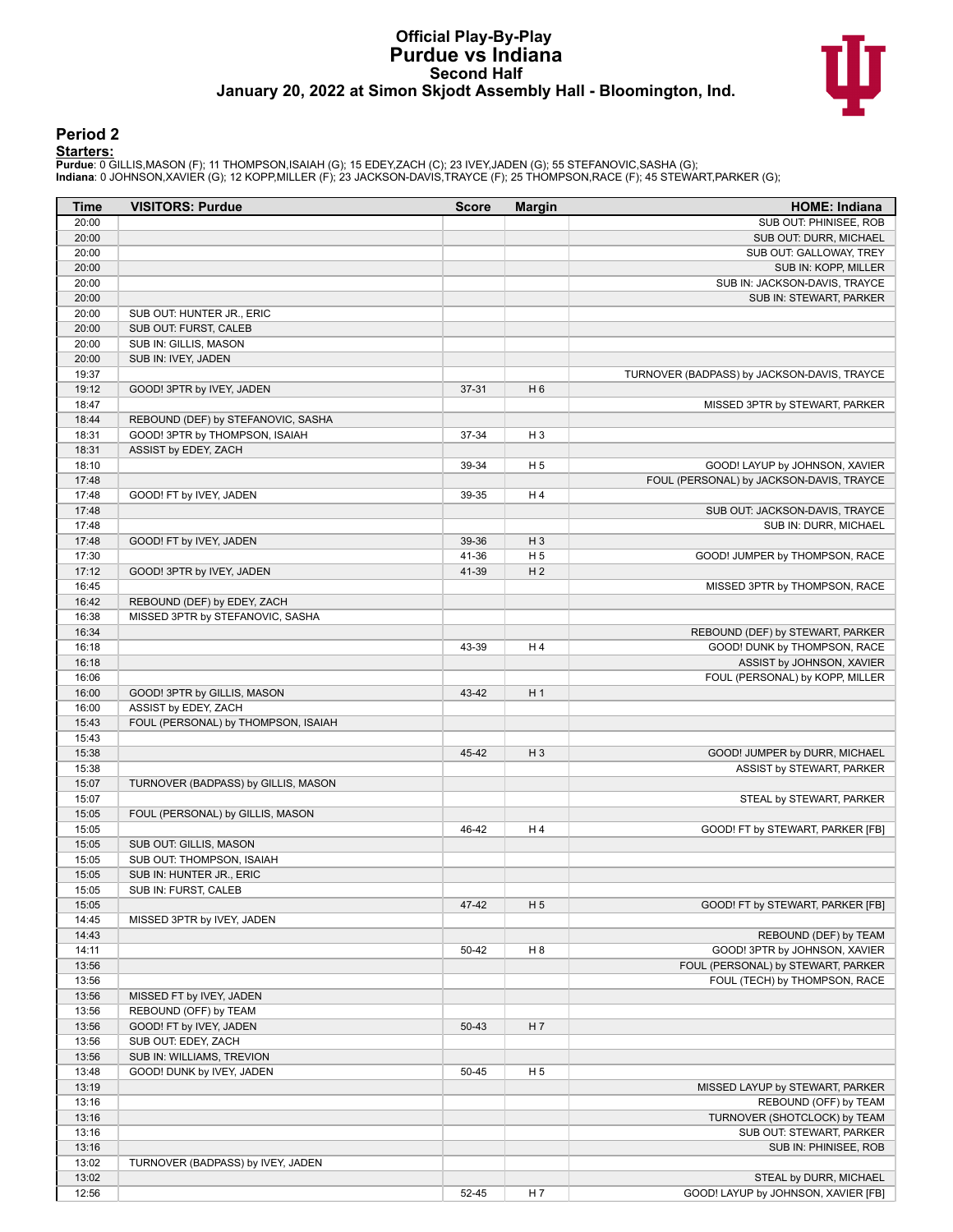| Time           | <b>VISITORS: Purdue</b>                                            | <b>Score</b> | <b>Margin</b>                    | <b>HOME: Indiana</b>                     |
|----------------|--------------------------------------------------------------------|--------------|----------------------------------|------------------------------------------|
| 12:37          |                                                                    |              |                                  | FOUL (PERSONAL) by DURR, MICHAEL         |
| 12:37          | MISSED FT by WILLIAMS, TREVION                                     |              |                                  |                                          |
| 12:37          | REBOUND (OFF) by TEAM                                              |              |                                  |                                          |
| 12:37          | MISSED FT by WILLIAMS, TREVION                                     |              |                                  |                                          |
| 12:35          |                                                                    |              |                                  | REBOUND (DEF) by KOPP, MILLER            |
| 12:14<br>12:07 | FOUL (PERSONAL) by WILLIAMS, TREVION                               |              |                                  | MISSED JUMPER by PHINISEE, ROB           |
| 12:04          | REBOUND (DEF) by WILLIAMS, TREVION                                 |              |                                  |                                          |
| 11:57          | MISSED LAYUP by HUNTER JR., ERIC                                   |              |                                  |                                          |
| 11:55          |                                                                    |              |                                  | REBOUND (DEF) by THOMPSON, RACE          |
| 11:36          |                                                                    |              |                                  | MISSED 3PTR by KOPP, MILLER              |
| 11:33          | REBOUND (DEF) by FURST, CALEB                                      |              |                                  |                                          |
| 11:26          | MISSED 3PTR by STEFANOVIC, SASHA                                   |              |                                  |                                          |
| 11:21          | REBOUND (OFF) by FURST, CALEB                                      |              |                                  |                                          |
| 11:21          | GOOD! LAYUP by FURST, CALEB                                        | 52-47        | H <sub>5</sub>                   |                                          |
| 11:10          |                                                                    |              |                                  | TIMEOUT 30SEC                            |
| 11:10<br>11:10 |                                                                    |              |                                  | SUB OUT: KOPP, MILLER                    |
| 11:10          |                                                                    |              |                                  | SUB OUT: THOMPSON, RACE                  |
| 11:10          |                                                                    |              |                                  | SUB IN: GERONIMO, JORDAN                 |
| 11:10          |                                                                    |              |                                  | SUB IN: GALLOWAY, TREY                   |
| 11:10          | SUB OUT: HUNTER JR., ERIC                                          |              |                                  |                                          |
| 11:10          | SUB OUT: FURST, CALEB                                              |              |                                  |                                          |
| 11:10          | SUB OUT: STEFANOVIC, SASHA                                         |              |                                  |                                          |
| 11:10          | SUB IN: GILLIS, MASON                                              |              |                                  |                                          |
| 11:10          | SUB IN: THOMPSON, ISAIAH                                           |              |                                  |                                          |
| 11:10          | SUB IN: MORTON, ETHAN                                              |              |                                  |                                          |
| 10:59<br>10:45 |                                                                    | 54-47        | H <sub>7</sub><br>H <sub>5</sub> | GOOD! JUMPER by GALLOWAY, TREY [PNT]     |
| 10:45          | GOOD! LAYUP by IVEY, JADEN                                         | 54-49        |                                  | FOUL (PERSONAL) by PHINISEE, ROB         |
| 10:45          |                                                                    |              |                                  |                                          |
| 10:44          | MISSED FT by IVEY, JADEN                                           |              |                                  |                                          |
| 10:42          |                                                                    |              |                                  | REBOUND (DEF) by TEAM                    |
| 10:27          |                                                                    | 57-49        | H <sub>8</sub>                   | GOOD! 3PTR by JOHNSON, XAVIER            |
| 10:14          |                                                                    |              |                                  | FOUL (PERSONAL) by GALLOWAY, TREY        |
| 10:14          | GOOD! FT by IVEY, JADEN                                            | 57-50        | H <sub>7</sub>                   |                                          |
| 10:14          | GOOD! FT by IVEY, JADEN                                            | $57 - 51$    | H <sub>6</sub>                   |                                          |
| 09:52          |                                                                    |              |                                  | MISSED JUMPER by JOHNSON, XAVIER         |
| 09:48<br>09:36 | REBOUND (DEF) by WILLIAMS, TREVION<br>MISSED 3PTR by MORTON, ETHAN |              |                                  |                                          |
| 09:36          | REBOUND (OFF) by TEAM                                              |              |                                  |                                          |
| 09:36          | SUB OUT: WILLIAMS, TREVION                                         |              |                                  |                                          |
| 09:36          | SUB IN: EDEY, ZACH                                                 |              |                                  |                                          |
| 09:32          | GOOD! 3PTR by GILLIS, MASON                                        | 57-54        | $H_3$                            |                                          |
| 09:32          | ASSIST by MORTON, ETHAN                                            |              |                                  |                                          |
| 09:06          | FOUL (PERSONAL) by IVEY, JADEN                                     |              |                                  |                                          |
| 09:06          |                                                                    | 58-54        | H4                               | GOOD! FT by DURR, MICHAEL                |
| 09:06          |                                                                    |              |                                  | SUB OUT: GERONIMO, JORDAN                |
| 09:06          |                                                                    |              |                                  | SUB IN: THOMPSON, RACE                   |
| 09:06<br>09:06 | SUB OUT: MORTON, ETHAN<br>SUB IN: STEFANOVIC, SASHA                |              |                                  |                                          |
| 09:06          |                                                                    | 59-54        | H <sub>5</sub>                   | GOOD! FT by DURR, MICHAEL                |
| 08:45          | GOOD! JUMPER by IVEY, JADEN                                        | 59-56        | H <sub>3</sub>                   |                                          |
| 08:19          |                                                                    |              |                                  | MISSED JUMPER by JOHNSON, XAVIER         |
| 08:16          | REBOUND (DEF) by IVEY, JADEN                                       |              |                                  |                                          |
| 07:59          | MISSED LAYUP by IVEY, JADEN                                        |              |                                  |                                          |
| 07:59          |                                                                    |              |                                  | BLOCK by DURR, MICHAEL                   |
| 07:59          | REBOUND (OFF) by TEAM                                              |              |                                  |                                          |
| 07:59          |                                                                    |              |                                  |                                          |
| 07:59          |                                                                    |              |                                  | SUB OUT: DURR, MICHAEL                   |
| 07:59<br>07:56 | GOOD! LAYUP by STEFANOVIC, SASHA                                   | 59-58        | H <sub>1</sub>                   | SUB IN: JACKSON-DAVIS, TRAYCE            |
| 07:56          | ASSIST by THOMPSON, ISAIAH                                         |              |                                  |                                          |
| 07:40          | FOUL (PERSONAL) by GILLIS, MASON                                   |              |                                  |                                          |
| 07:32          |                                                                    | 61-58        | H <sub>3</sub>                   | GOOD! DUNK by THOMPSON, RACE             |
| 07:32          |                                                                    |              |                                  | ASSIST by GALLOWAY, TREY                 |
| 07:08          |                                                                    |              |                                  | FOUL (PERSONAL) by JACKSON-DAVIS, TRAYCE |
| 07:08          |                                                                    |              |                                  | SUB OUT: JACKSON-DAVIS, TRAYCE           |
| 07:08          |                                                                    |              |                                  | SUB IN: DURR, MICHAEL                    |
| 07:07          | MISSED FT by EDEY, ZACH                                            |              |                                  |                                          |
| 07:05          |                                                                    |              |                                  | REBOUND (DEF) by THOMPSON, RACE          |
| 06:37<br>06:34 | REBOUND (DEF) by EDEY, ZACH                                        |              |                                  | MISSED LAYUP by GALLOWAY, TREY           |
| 06:29          | MISSED 3PTR by STEFANOVIC, SASHA                                   |              |                                  |                                          |
| 06:26          |                                                                    |              |                                  | REBOUND (DEF) by JOHNSON, XAVIER         |
| 06:00          |                                                                    |              |                                  | MISSED JUMPER by THOMPSON, RACE          |
|                |                                                                    |              |                                  |                                          |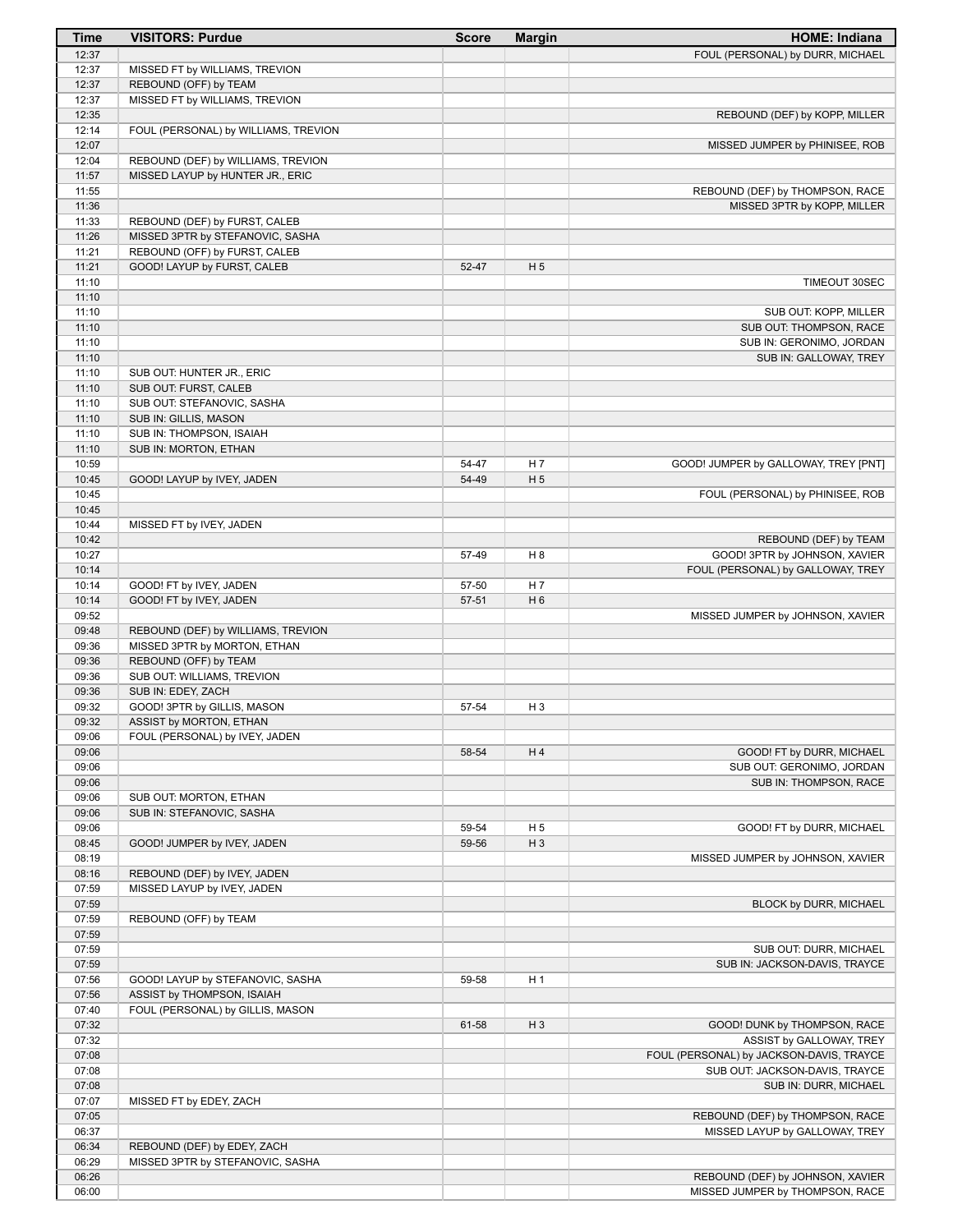| Time           | <b>VISITORS: Purdue</b>                         | <b>Score</b> | <b>Margin</b>  | <b>HOME: Indiana</b>                   |
|----------------|-------------------------------------------------|--------------|----------------|----------------------------------------|
| 05:57          | REBOUND (DEF) by STEFANOVIC, SASHA              |              |                |                                        |
| 05:47          | MISSED 3PTR by IVEY, JADEN                      |              |                |                                        |
| 05:41          |                                                 |              |                | REBOUND (DEF) by JOHNSON, XAVIER       |
| 05:27          |                                                 |              |                | MISSED LAYUP by JOHNSON, XAVIER        |
| 05:24          | REBOUND (DEF) by STEFANOVIC, SASHA              |              |                |                                        |
| 05:16          | GOOD! LAYUP by EDEY, ZACH                       | 61-60        | H <sub>1</sub> |                                        |
| 05:16          | ASSIST by IVEY, JADEN                           |              |                |                                        |
| 04:53          |                                                 |              |                | MISSED 3PTR by GALLOWAY, TREY          |
| 04:50          | REBOUND (DEF) by THOMPSON, ISAIAH               |              |                |                                        |
| 04:45          | MISSED 3PTR by THOMPSON, ISAIAH                 |              |                |                                        |
| 04:41          |                                                 |              |                | REBOUND (DEF) by GALLOWAY, TREY        |
| 04:39          |                                                 | 63-60        | $H_3$          | GOOD! LAYUP by GALLOWAY, TREY [FB/PNT] |
| 04:20          |                                                 |              |                | FOUL (PERSONAL) by DURR, MICHAEL       |
| 04:20          | MISSED FT by EDEY, ZACH                         |              |                |                                        |
| 04:20          | REBOUND (OFF) by TEAM                           |              |                |                                        |
| 04:20          | GOOD! FT by EDEY, ZACH                          | 63-61        | H <sub>2</sub> |                                        |
| 03:49          |                                                 |              |                | MISSED 3PTR by THOMPSON, RACE          |
| 03:46          | REBOUND (DEF) by EDEY, ZACH                     |              |                |                                        |
| 03:36          | GOOD! JUMPER by IVEY, JADEN                     | 63-63        | $\mathsf T$    |                                        |
| 03:05          |                                                 |              |                | MISSED JUMPER by THOMPSON, RACE        |
| 03:01          | REBOUND (DEF) by EDEY, ZACH                     |              |                |                                        |
| 02:39          | MISSED JUMPER by IVEY, JADEN                    |              |                |                                        |
| 02:36          |                                                 |              |                | REBOUND (DEF) by THOMPSON, RACE        |
| 02:31          |                                                 |              |                | TIMEOUT 30SEC                          |
| 02:31          |                                                 |              |                |                                        |
| 02:31          |                                                 |              |                | SUB OUT: DURR, MICHAEL                 |
| 02:31          |                                                 |              |                | SUB IN: JACKSON-DAVIS, TRAYCE          |
| 02:31          | SUB OUT: EDEY, ZACH                             |              |                |                                        |
| 02:31          | SUB IN: WILLIAMS, TREVION                       |              |                |                                        |
| 02:31          | SUB OUT: THOMPSON, ISAIAH                       |              |                |                                        |
| 02:31          | SUB IN: HUNTER JR., ERIC                        |              |                |                                        |
| 02:08          |                                                 |              |                | MISSED 3PTR by JOHNSON, XAVIER         |
| 02:08          | REBOUND (DEF) by TEAM                           |              |                |                                        |
| 01:44          | MISSED JUMPER by WILLIAMS, TREVION              |              |                |                                        |
| 01:41          |                                                 |              |                | REBOUND (DEF) by PHINISEE, ROB         |
| 01:21          | FOUL (PERSONAL) by WILLIAMS, TREVION            |              |                |                                        |
| 01:21          |                                                 |              |                | MISSED FT by JACKSON-DAVIS, TRAYCE     |
| 01:21          |                                                 |              |                | REBOUND (OFF) by TEAM                  |
| 01:21          | SUB OUT: HUNTER JR., ERIC                       |              |                |                                        |
| 01:21          | SUB IN: THOMPSON, ISAIAH                        |              |                |                                        |
| 01:21          |                                                 |              |                | MISSED FT by JACKSON-DAVIS, TRAYCE     |
| 01:18<br>01:13 | REBOUND (DEF) by GILLIS, MASON<br>TIMEOUT 30SEC |              |                |                                        |
| 01:08          | GOOD! LAYUP by GILLIS, MASON                    | 63-65        | V <sub>2</sub> |                                        |
| 01:08          | ASSIST by WILLIAMS, TREVION                     |              |                |                                        |
| 00:59          |                                                 |              |                | MISSED LAYUP by JOHNSON, XAVIER        |
| 00:59          | BLOCK by THOMPSON, ISAIAH                       |              |                |                                        |
| 00:55          | REBOUND (DEF) by GILLIS, MASON                  |              |                |                                        |
| 00:50          | <b>TIMEOUT TEAM</b>                             |              |                |                                        |
| 00:35          | MISSED LAYUP by WILLIAMS, TREVION               |              |                |                                        |
| 00:33          |                                                 |              |                | REBOUND (DEF) by TEAM                  |
| 00:33          | SUB OUT: THOMPSON, ISAIAH                       |              |                |                                        |
| 00:33          | SUB IN: HUNTER JR., ERIC                        |              |                |                                        |
| 00:21          |                                                 |              |                | MISSED 3PTR by PHINISEE, ROB           |
| 00:19          |                                                 |              |                | <b>TIMEOUT TEAM</b>                    |
| 00:18          |                                                 |              |                | REBOUND (OFF) by TEAM                  |
| 00:18          | SUB OUT: GILLIS, MASON                          |              |                |                                        |
| 00:18          | SUB IN: EDEY, ZACH                              |              |                |                                        |
| 00:17          |                                                 | 66-65        | H <sub>1</sub> | GOOD! 3PTR by PHINISEE, ROB            |
| 00:17          |                                                 |              |                | ASSIST by GALLOWAY, TREY               |
| 00:16          | SUB OUT: HUNTER JR., ERIC                       |              |                |                                        |
| 00:16          | SUB OUT: EDEY, ZACH                             |              |                |                                        |
| 00:16          | SUB IN: GILLIS, MASON                           |              |                |                                        |
| 00:16          | SUB IN: THOMPSON, ISAIAH                        |              |                |                                        |
| 00:12          | TIMEOUT 30SEC                                   |              |                |                                        |
| 00:07          | MISSED JUMPER by IVEY, JADEN                    |              |                |                                        |
| 00:05          |                                                 |              |                | REBOUND (DEF) by JACKSON-DAVIS, TRAYCE |
| 00:05          | FOUL (PERSONAL) by STEFANOVIC, SASHA            |              |                |                                        |
| 00:05          |                                                 | 67-65        | H <sub>2</sub> | GOOD! FT by JACKSON-DAVIS, TRAYCE [FB] |
| 00:05          |                                                 | 68-65        | $H_3$          | GOOD! FT by JACKSON-DAVIS, TRAYCE [FB] |
| 00:00          | MISSED 3PTR by IVEY, JADEN                      |              |                |                                        |
| 00:00          |                                                 |              |                | REBOUND (DEF) by TEAM                  |
|                |                                                 |              |                |                                        |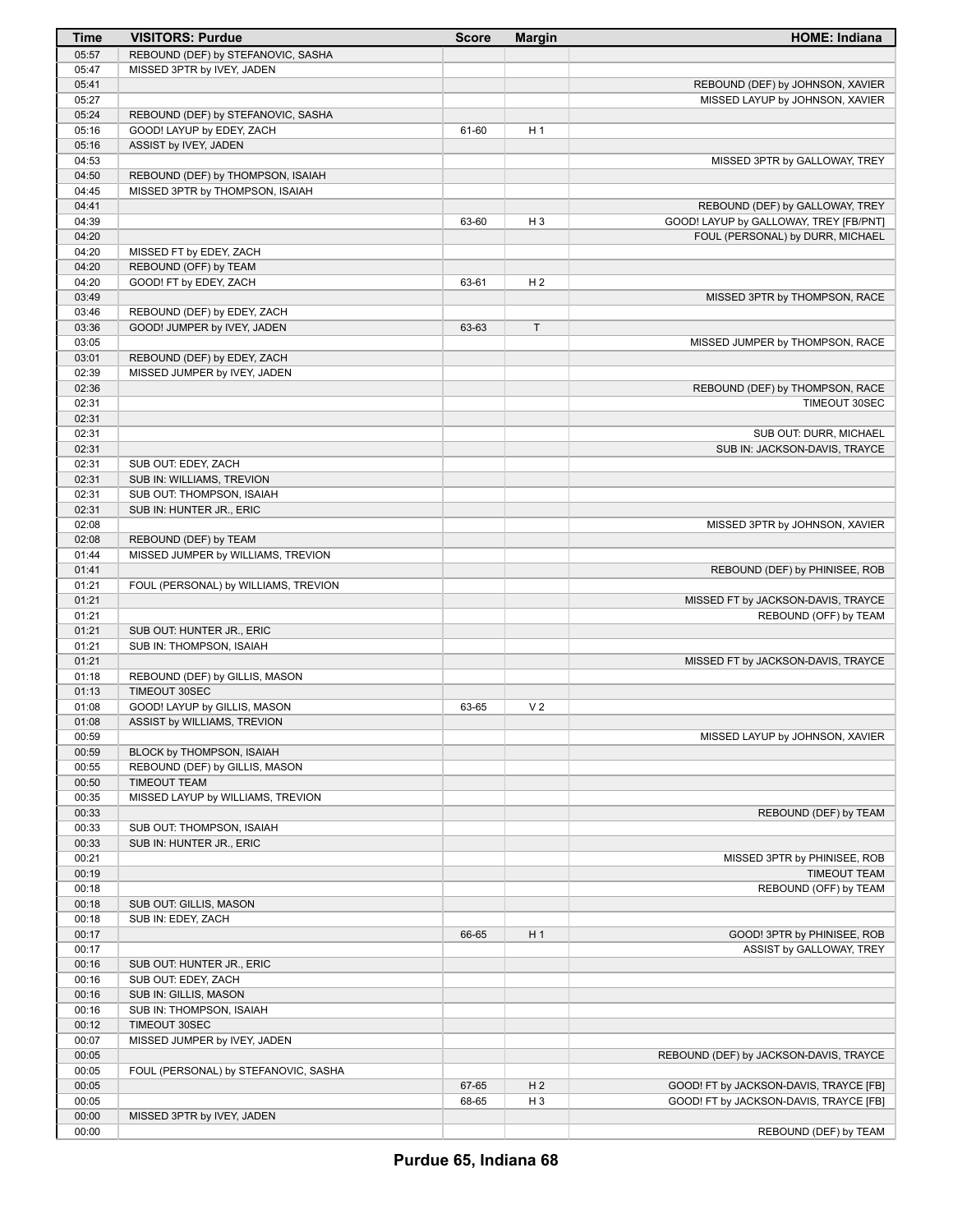| <b>Points (This Period)</b> | <b>PUR</b>     | <b>IND</b>     |
|-----------------------------|----------------|----------------|
| In the Paint                | 12             | 12             |
| Off Turns                   |                |                |
| 2nd Chance                  |                |                |
| <b>Fast Break</b>           |                |                |
| Bench                       |                |                |
| Per Poss                    | 1.194<br>16/31 | 1.000<br>14/31 |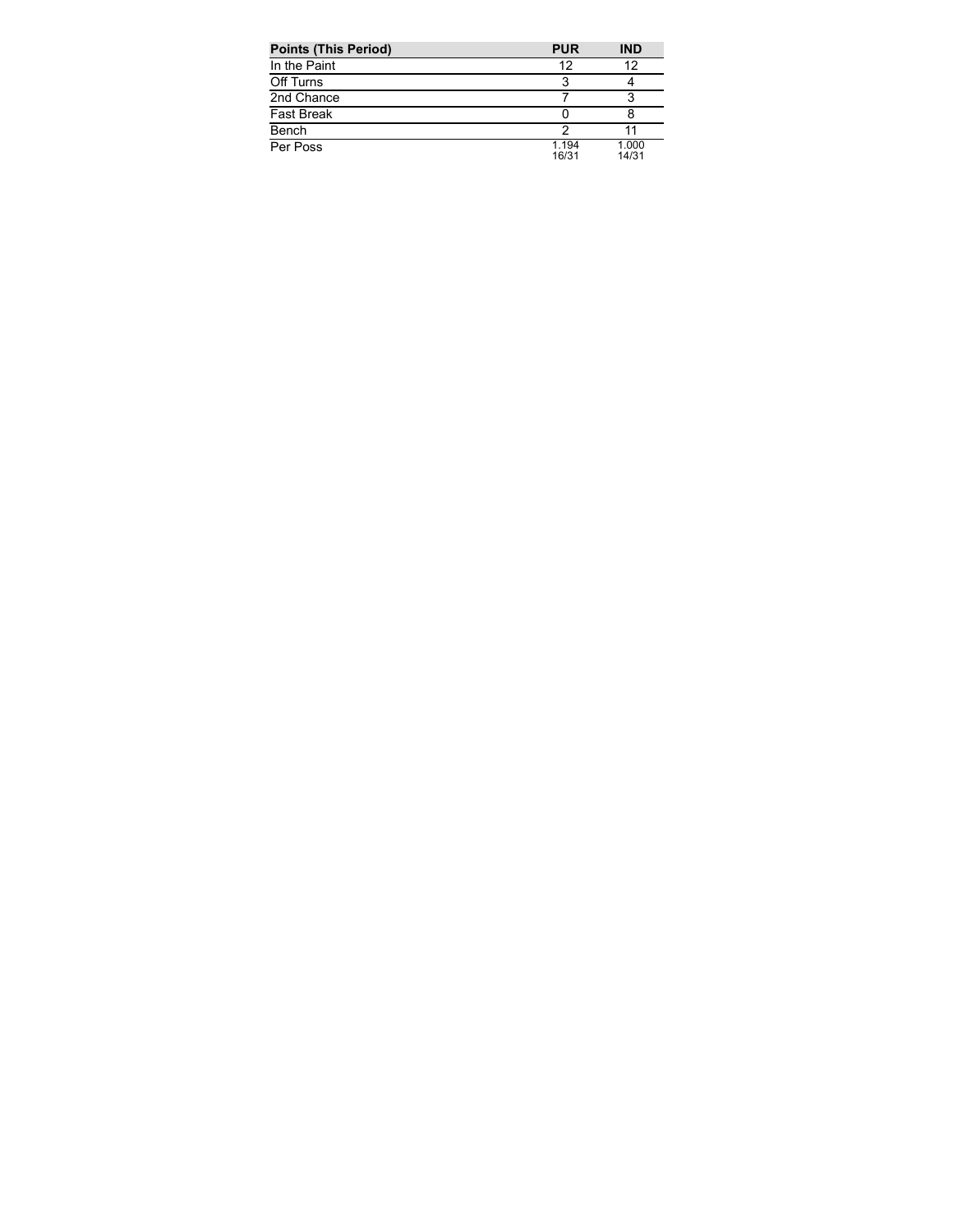# **Official Scoring/Possession Reference Chart Purdue vs Indiana Period 1 January 20, 2022 at Simon Skjodt Assembly Hall - Bloomington, Ind.**



# **Period 1**

<mark>Startersː</mark><br>Purdue: 0 GILLIS,MASON (F); 11 THOMPSON,ISAIAH (G); 15 EDEY,ZACH (C); 23 IVEY,JADEN (G); 55 STEFANOVIC,SASHA (G);<br>Indiana: 0 JOHNSON,XAVIER (G); 12 KOPP,MILLER (F); 23 JACKSON-DAVIS,TRAYCE (F); 25 THOMPSON,RACE

| <b>Time</b> | <b>VISITORS: Purdue</b>                 | <b>Score</b> | <b>Margin</b>  | <b>HOME: Indiana</b>                  |
|-------------|-----------------------------------------|--------------|----------------|---------------------------------------|
| 18:52       | GOOD! 3PTR by GILLIS, MASON             | $0 - 3$      | $V_3$          |                                       |
| 18:12       | GOOD! LAYUP by EDEY, ZACH [PNT]         | $0-5$        | V <sub>5</sub> |                                       |
| 17:07       | GOOD! DUNK by EDEY, ZACH                | $0-7$        | V <sub>7</sub> |                                       |
| 16:49       |                                         | $1 - 7$      | $V_6$          | GOOD! FT by JOHNSON, XAVIER           |
| 16:49       |                                         | $2 - 7$      | V <sub>5</sub> | GOOD! FT by JOHNSON, XAVIER           |
| 16:07       |                                         | 4-7          | $V_3$          | GOOD! DUNK by JACKSON-DAVIS, TRAYCE   |
| 15:45       | GOOD! JUMPER by STEFANOVIC, SASHA       | 4-9          | V <sub>5</sub> |                                       |
| 15:28       |                                         | $6-9$        | $V_3$          | GOOD! LAYUP by JOHNSON, XAVIER        |
| 15:11       | GOOD! 3PTR by THOMPSON, ISAIAH          | $6 - 12$     | $V_6$          |                                       |
| 14:44       |                                         | $8 - 12$     | V <sub>4</sub> | GOOD! LAYUP by JOHNSON, XAVIER        |
| 14:24       | GOOD! FT by EDEY, ZACH                  | $8 - 13$     | V <sub>5</sub> |                                       |
| 13:35       | GOOD! 3PTR by STEFANOVIC, SASHA         | $8 - 16$     | V8             |                                       |
| 11:25       |                                         | $11 - 16$    | V <sub>5</sub> | GOOD! 3PTR by PHINISEE, ROB           |
| 11:04       | GOOD! JUMPER by WILLIAMS, TREVION [PNT] | $11 - 18$    | V 7            |                                       |
| 10:43       |                                         | 14-18        | V <sub>4</sub> | GOOD! 3PTR by PHINISEE, ROB           |
| 09:09       | GOOD! DUNK by IVEY, JADEN               | 14-20        | $V_6$          |                                       |
| 08:34       |                                         | 16-20        | V <sub>4</sub> | GOOD! LAYUP by PHINISEE, ROB          |
| 08:08       |                                         | 18-20        | V <sub>2</sub> | GOOD! LAYUP by PHINISEE, ROB [FB/PNT] |
| 07:38       | GOOD! JUMPER by EDEY, ZACH              | 18-22        | V <sub>4</sub> |                                       |
| 07:26       |                                         | 21-22        | V <sub>1</sub> | GOOD! 3PTR by PHINISEE, ROB           |
| 06:23       | GOOD! LAYUP by GILLIS, MASON            | 21-24        | $V_3$          |                                       |
| 06:02       |                                         | 22-24        | V <sub>2</sub> | GOOD! FT by THOMPSON, RACE            |
| 05:38       |                                         | 24-24        | $\mathsf{T}$   | GOOD! DUNK by GERONIMO, JORDAN [FB]   |
| 05:26       |                                         | 25-24        | H 1            | GOOD! FT by GALLOWAY, TREY            |
| 04:53       |                                         | 27-24        | $H_3$          | GOOD! JUMPER by THOMPSON, RACE [FB]   |
| 04:21       |                                         | 29-24        | H 5            | GOOD! LAYUP by PHINISEE, ROB [FB]     |
| 03:27       |                                         | 30-24        | H <sub>6</sub> | GOOD! FT by GALLOWAY, TREY [FB]       |
| 03:27       |                                         | $31 - 24$    | H 7            | GOOD! FT by GALLOWAY, TREY [FB]       |
| 03:17       |                                         | 32-24        | H <sub>8</sub> | GOOD! FT by GERONIMO, JORDAN          |
| 02:43       |                                         | 34-24        | H 10           | GOOD! LAYUP by JOHNSON, XAVIER        |
| 02:17       |                                         | 35-24        | H 11           | GOOD! FT by GALLOWAY, TREY [FB]       |
| 01:39       | GOOD! LAYUP by EDEY, ZACH               | 35-26        | H 9            |                                       |
| 01:19       |                                         | 37-26        | H 11           | GOOD! LAYUP by PHINISEE, ROB          |
| 00:07       | GOOD! LAYUP by THOMPSON, ISAIAH         | 37-28        | H 9            |                                       |

**Purdue 28, Indiana 37**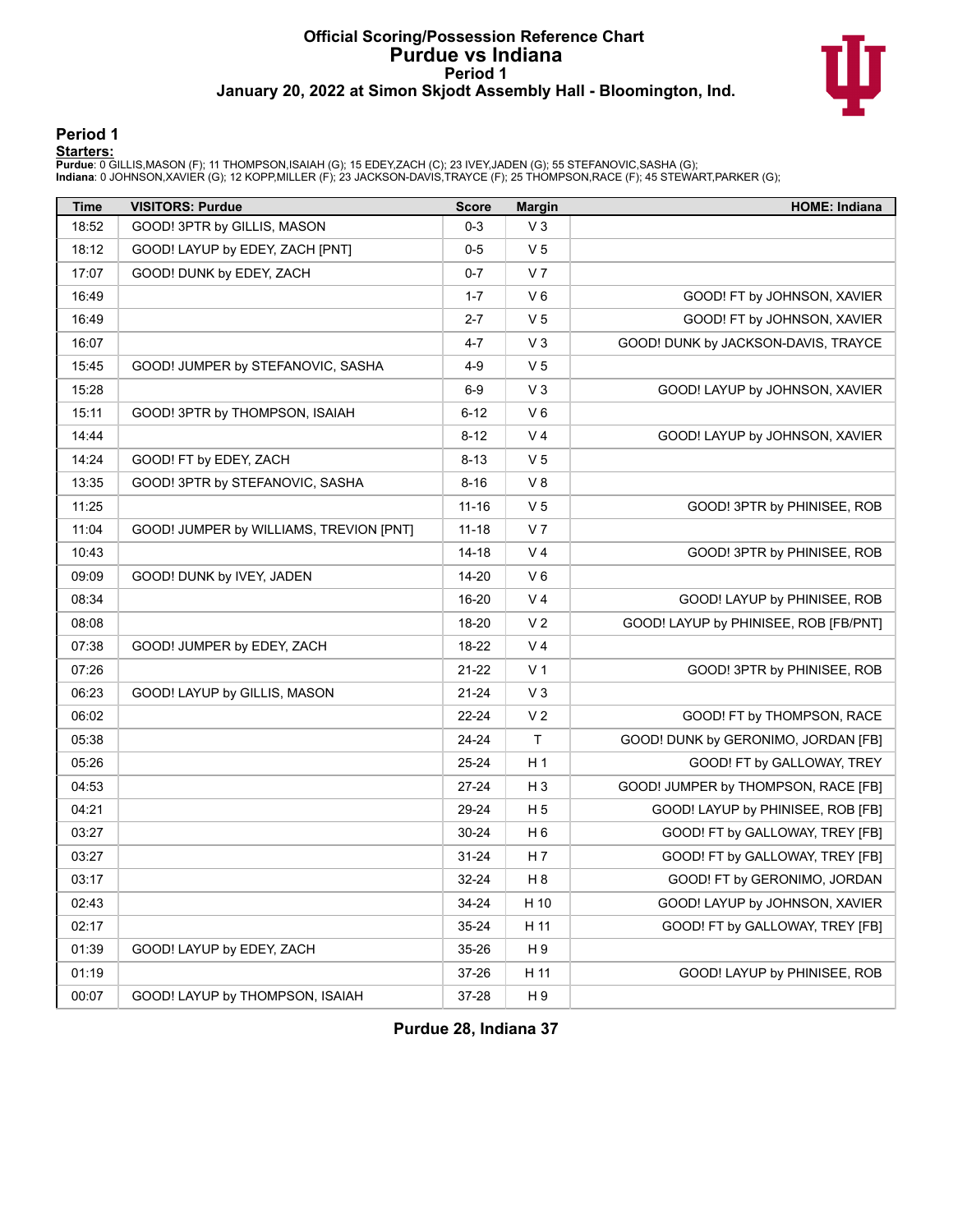# **Official Scoring/Possession Reference Chart Purdue vs Indiana Period 2 January 20, 2022 at Simon Skjodt Assembly Hall - Bloomington, Ind.**



## **Period 2**

#### **Starters:**

Purdue: 0 GILLIS,MASON (F); 11 THOMPSON,ISAIAH (G); 15 EDEY,ZACH (C); 23 IVEY,JADEN (G); 55 STEFANOVIC,SASHA (G);<br>Indiana: 0 JOHNSON,XAVIER (G); 12 KOPP,MILLER (F); 23 JACKSON-DAVIS,TRAYCE (F); 25 THOMPSON,RACE (F); 45 STE

| <b>Time</b> | <b>VISITORS: Purdue</b>          | <b>Score</b> | <b>Margin</b>  | <b>HOME: Indiana</b>                   |
|-------------|----------------------------------|--------------|----------------|----------------------------------------|
| 19:12       | GOOD! 3PTR by IVEY, JADEN        | 37-31        | H <sub>6</sub> |                                        |
| 18:31       | GOOD! 3PTR by THOMPSON, ISAIAH   | 37-34        | H <sub>3</sub> |                                        |
| 18:10       |                                  | 39-34        | H <sub>5</sub> | GOOD! LAYUP by JOHNSON, XAVIER         |
| 17:48       | GOOD! FT by IVEY, JADEN          | 39-35        | H4             |                                        |
| 17:48       | GOOD! FT by IVEY, JADEN          | 39-36        | $H_3$          |                                        |
| 17:30       |                                  | 41-36        | H <sub>5</sub> | GOOD! JUMPER by THOMPSON, RACE         |
| 17:12       | GOOD! 3PTR by IVEY, JADEN        | 41-39        | H <sub>2</sub> |                                        |
| 16:18       |                                  | 43-39        | H4             | GOOD! DUNK by THOMPSON, RACE           |
| 16:00       | GOOD! 3PTR by GILLIS, MASON      | 43-42        | H <sub>1</sub> |                                        |
| 15:38       |                                  | 45-42        | $H_3$          | GOOD! JUMPER by DURR, MICHAEL          |
| 15:05       |                                  | 46-42        | H4             | GOOD! FT by STEWART, PARKER [FB]       |
| 15:05       |                                  | 47-42        | H <sub>5</sub> | GOOD! FT by STEWART, PARKER [FB]       |
| 14:11       |                                  | 50-42        | H <sub>8</sub> | GOOD! 3PTR by JOHNSON, XAVIER          |
| 13:56       | GOOD! FT by IVEY, JADEN          | 50-43        | H 7            |                                        |
| 13:48       | GOOD! DUNK by IVEY, JADEN        | 50-45        | H <sub>5</sub> |                                        |
| 12:56       |                                  | 52-45        | H 7            | GOOD! LAYUP by JOHNSON, XAVIER [FB]    |
| 11:21       | GOOD! LAYUP by FURST, CALEB      | 52-47        | H <sub>5</sub> |                                        |
| 10:59       |                                  | 54-47        | H 7            | GOOD! JUMPER by GALLOWAY, TREY [PNT]   |
| 10:45       | GOOD! LAYUP by IVEY, JADEN       | 54-49        | H <sub>5</sub> |                                        |
| 10:27       |                                  | 57-49        | H <sub>8</sub> | GOOD! 3PTR by JOHNSON, XAVIER          |
| 10:14       | GOOD! FT by IVEY, JADEN          | 57-50        | H 7            |                                        |
| 10:14       | GOOD! FT by IVEY, JADEN          | 57-51        | H <sub>6</sub> |                                        |
| 09:32       | GOOD! 3PTR by GILLIS, MASON      | 57-54        | $H_3$          |                                        |
| 09:06       |                                  | 58-54        | H4             | GOOD! FT by DURR, MICHAEL              |
| 09:06       |                                  | 59-54        | H <sub>5</sub> | GOOD! FT by DURR, MICHAEL              |
| 08:45       | GOOD! JUMPER by IVEY, JADEN      | 59-56        | $H_3$          |                                        |
| 07:56       | GOOD! LAYUP by STEFANOVIC, SASHA | 59-58        | H <sub>1</sub> |                                        |
| 07:32       |                                  | 61-58        | $H_3$          | GOOD! DUNK by THOMPSON, RACE           |
| 05:16       | GOOD! LAYUP by EDEY, ZACH        | 61-60        | H <sub>1</sub> |                                        |
| 04:39       |                                  | 63-60        | $H_3$          | GOOD! LAYUP by GALLOWAY, TREY [FB/PNT] |
| 04:20       | GOOD! FT by EDEY, ZACH           | 63-61        | H <sub>2</sub> |                                        |
| 03:36       | GOOD! JUMPER by IVEY, JADEN      | 63-63        | T.             |                                        |
| 01:08       | GOOD! LAYUP by GILLIS, MASON     | 63-65        | V <sub>2</sub> |                                        |
| 00:17       |                                  | 66-65        | H <sub>1</sub> | GOOD! 3PTR by PHINISEE, ROB            |
| 00:05       |                                  | 67-65        | H <sub>2</sub> | GOOD! FT by JACKSON-DAVIS, TRAYCE [FB] |
| 00:05       |                                  | 68-65        | H <sub>3</sub> | GOOD! FT by JACKSON-DAVIS, TRAYCE [FB] |

**Purdue 65, Indiana 68**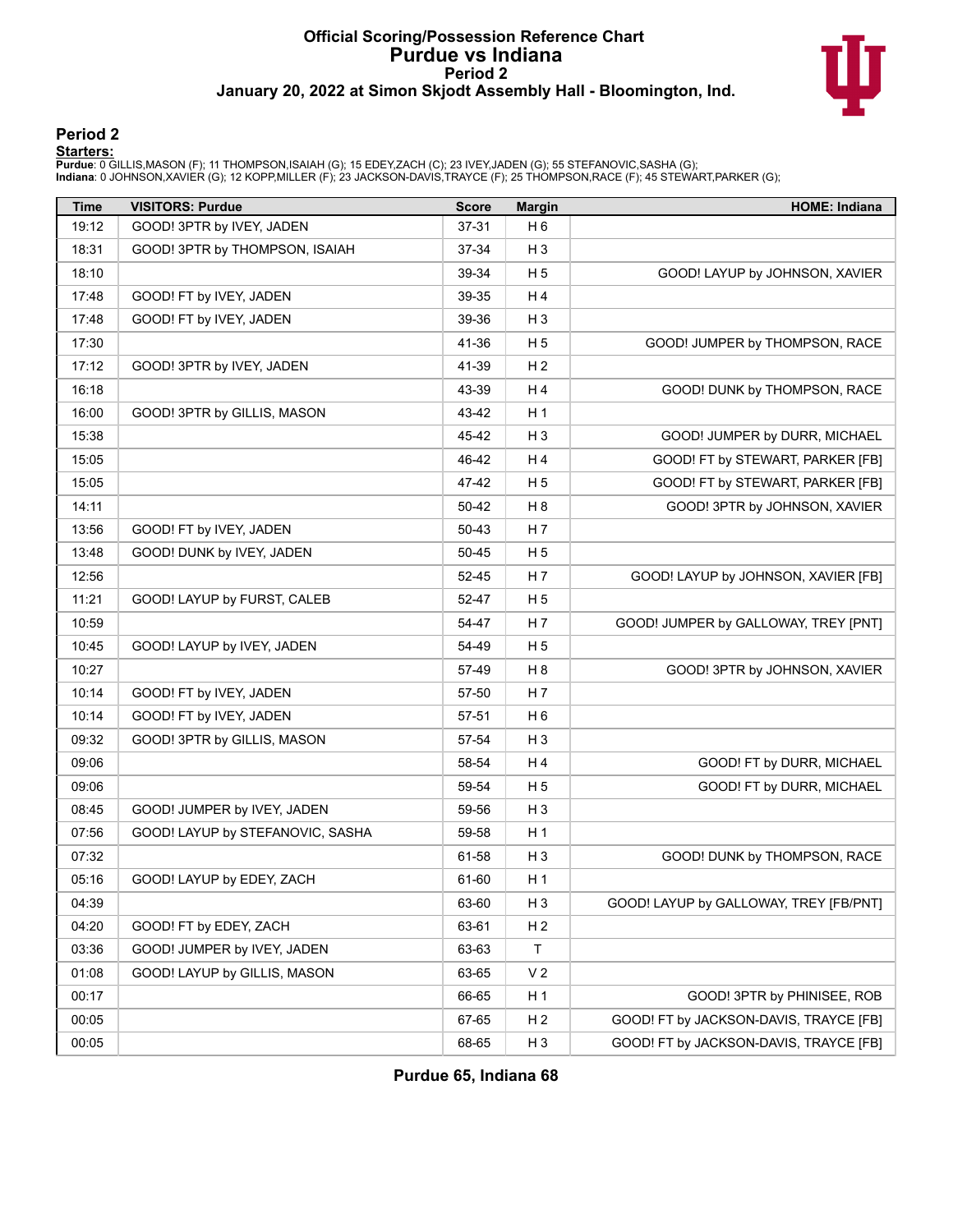#### **Official Substitutions Log Purdue vs Indiana Period 1 January 20, 2022 at Simon Skjodt Assembly Hall - Bloomington, Ind.**



| January 20, 2022 at Simon Skjodt Assembly Hall - Bloomington, Ind. |
|--------------------------------------------------------------------|
|                                                                    |

| <b>VISITORS: Purdue</b>       | Time  | <b>Score</b> | <b>HOME: Indiana</b>           |
|-------------------------------|-------|--------------|--------------------------------|
| 0 GILLIS, MASON               |       |              | 0 JOHNSON, XAVIER              |
| 11 THOMPSON, ISAIAH           |       |              | 12 KOPP, MILLER                |
| 15 EDEY, ZACH                 |       |              | 23 JACKSON-DAVIS, TRAYCE       |
| 23 IVEY, JADEN                |       |              | 25 THOMPSON, RACE              |
| 55 STEFANOVIC, SASHA          |       |              | 45 STEWART, PARKER             |
|                               | 14:24 | $12 - 8$     | SUB OUT: JACKSON-DAVIS, TRAYCE |
|                               | 14:24 |              | SUB IN: DURR, MICHAEL          |
| SUB OUT: 0 GILLIS, MASON      | 14:24 |              |                                |
| SUB OUT: 11 THOMPSON, ISAIAH  | 14:24 |              |                                |
| SUB OUT: 55 STEFANOVIC, SASHA | 14:24 |              |                                |
| SUB IN: 2 HUNTER JR., ERIC    | 14:24 |              |                                |
| SUB IN: 3 FURST, CALEB        | 14:24 |              |                                |
| SUB IN: 50 WILLIAMS, TREVION  | 14:24 |              |                                |
| SUB OUT: 50 WILLIAMS, TREVION | 14:24 |              |                                |
| SUB IN: 55 STEFANOVIC, SASHA  | 14:24 |              |                                |
| SUB OUT: 15 EDEY, ZACH        | 14:24 |              |                                |
| SUB IN: 50 WILLIAMS, TREVION  | 14:24 |              |                                |
|                               | 13:07 | $16 - 8$     | SUB OUT: KOPP, MILLER          |
|                               | 13:07 |              | SUB OUT: THOMPSON, RACE        |
|                               | 13:07 |              | SUB IN: GERONIMO, JORDAN       |
|                               | 13:07 |              |                                |
| SUB OUT: 23 IVEY, JADEN       | 13:07 |              | SUB IN: GALLOWAY, TREY         |
|                               |       |              |                                |
| SUB IN: 25 MORTON, ETHAN      | 13:07 |              |                                |
|                               | 12:43 | $16 - 8$     | SUB OUT: JOHNSON, XAVIER       |
|                               | 12:43 |              | SUB IN: PHINISEE, ROB          |
|                               | 11:50 | $16 - 8$     | SUB OUT: STEWART, PARKER       |
|                               | 11:50 |              | SUB IN: BATES, TAMAR           |
| SUB OUT: 2 HUNTER JR. ERIC    | 10:49 | $18 - 11$    |                                |
| SUB OUT: 3 FURST CALEB        | 10:49 |              |                                |
| SUB OUT: 55 STEFANOVIC, SASHA | 10:49 |              |                                |
| SUB IN: 0 GILLIS, MASON       | 10:49 |              |                                |
| SUB IN: 11 THOMPSON, ISAIAH   | 10:49 |              |                                |
| SUB IN: 23 IVEY, JADEN        | 10:49 |              |                                |
| SUB OUT: 50 WILLIAMS, TREVION | 10:03 | 18-14        |                                |
| SUB IN: 15 EDEY, ZACH         | 10:03 |              |                                |
| SUB OUT: 25 MORTON, ETHAN     | 08:08 | $20 - 18$    |                                |
| SUB IN: 5 NEWMAN, BRANDON     | 08:08 |              |                                |
|                               | 07:11 | $22 - 21$    | SUB OUT: DURR, MICHAEL         |
|                               | 07:11 |              | SUB IN: THOMPSON, RACE         |
| SUB OUT: 11 THOMPSON, ISAIAH  | 07:11 |              |                                |
| SUB OUT: 15 EDEY, ZACH        | 07:11 |              |                                |
| SUB IN: 2 HUNTER JR., ERIC    | 07:11 |              |                                |
| SUB IN: 50 WILLIAMS, TREVION  | 07:11 |              |                                |
| SUB OUT: 5 NEWMAN, BRANDON    | 06:23 | $24 - 21$    |                                |
| SUB IN: 55 STEFANOVIC, SASHA  | 06:23 |              |                                |
| SUB OUT: 23 IVEY, JADEN       | 05:26 | 24-24        |                                |
| SUB IN: 5 NEWMAN, BRANDON     | 05:26 |              |                                |
|                               | 04:41 | 24-27        | SUB OUT: GALLOWAY, TREY        |
|                               | 04:41 |              | SUB IN: JOHNSON, XAVIER        |
|                               | 04:41 |              | SUB OUT: BATES, TAMAR          |
|                               | 04:41 |              | SUB IN: GALLOWAY, TREY         |
| SUB OUT: 0 GILLIS, MASON      | 03:27 | 24-29        |                                |
| SUB OUT: 50 WILLIAMS, TREVION | 03:27 |              |                                |
| SUB IN: 3 FURST, CALEB        | 03:27 |              |                                |
| SUB IN: 15 EDEY, ZACH         | 03:27 |              |                                |
|                               | 02:17 | 24-34        | SUB OUT: GERONIMO, JORDAN      |
|                               | 02:17 |              | SUB IN: DURR, MICHAEL          |
| SUB OUT: 5 NEWMAN, BRANDON    | 02:17 |              |                                |
| SUB IN: 11 THOMPSON, ISAIAH   | 02:17 |              |                                |
|                               |       |              |                                |

**Purdue 28, Indiana 37**